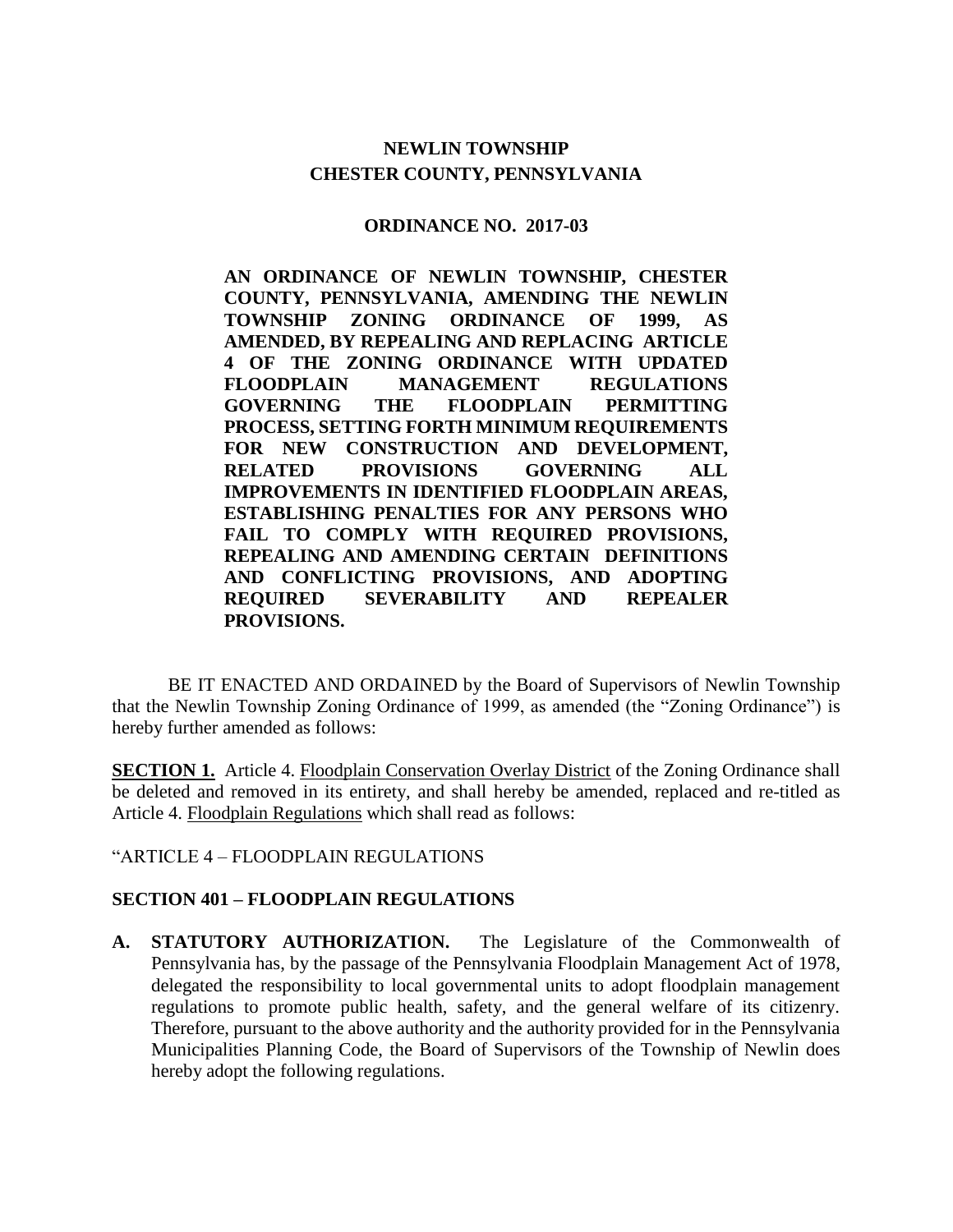#### **B. GENERAL PROVISIONS.**

#### 1. Intent

The intent of this Article is to:

- a. Promote the general health, welfare, and safety of the community.
- b. Encourage the utilization of appropriate construction practices in order to prevent or minimize flood damage in the future.
- c. Minimize danger to public health by protecting water supply and natural drainage.
- d. Reduce financial burdens imposed on the community, its governmental units, and its residents, by preventing excessive development in areas subject to flooding.
- e. To restrict or prohibit certain land uses, activities, and development from locating within areas subject to flooding.
- f. Comply with federal and state floodplain management requirements.
- 2. Applicability. It shall be unlawful for any person, partnership, business or corporation to undertake, or cause to be undertaken, any construction or development anywhere within the Identified Floodplain Area of the Township of Newlin unless a permit has been obtained from the Floodplain Administrator.
- 3. Abrogation and Greater Restrictions. This Article supersedes any other conflicting provisions which may be in effect in any Identified Floodplain Areas. However, any other ordinance provisions shall remain in full force and effect to the extent that those provisions are more restrictive. If there is any conflict between any of the provisions of this Article, the more restrictive shall apply.
- 4. Warning and Disclaimer of Liability. The degree of flood protection sought by the provisions of this ordinance is considered reasonable for regulatory purposes and is based on accepted engineering methods of study. Larger floods may occur or flood heights may be increased by man-made or natural causes, such as ice jams and bridge openings restricted by debris. This Article does not imply that areas outside any Identified Floodplain Areas, or that land uses permitted within such areas will be free from flooding or flood damages.

This Article shall not create liability on the part of the Township of Newlin or any officer or employee thereof for any flood damages that result from reliance on this Article or any administrative decision lawfully made thereunder.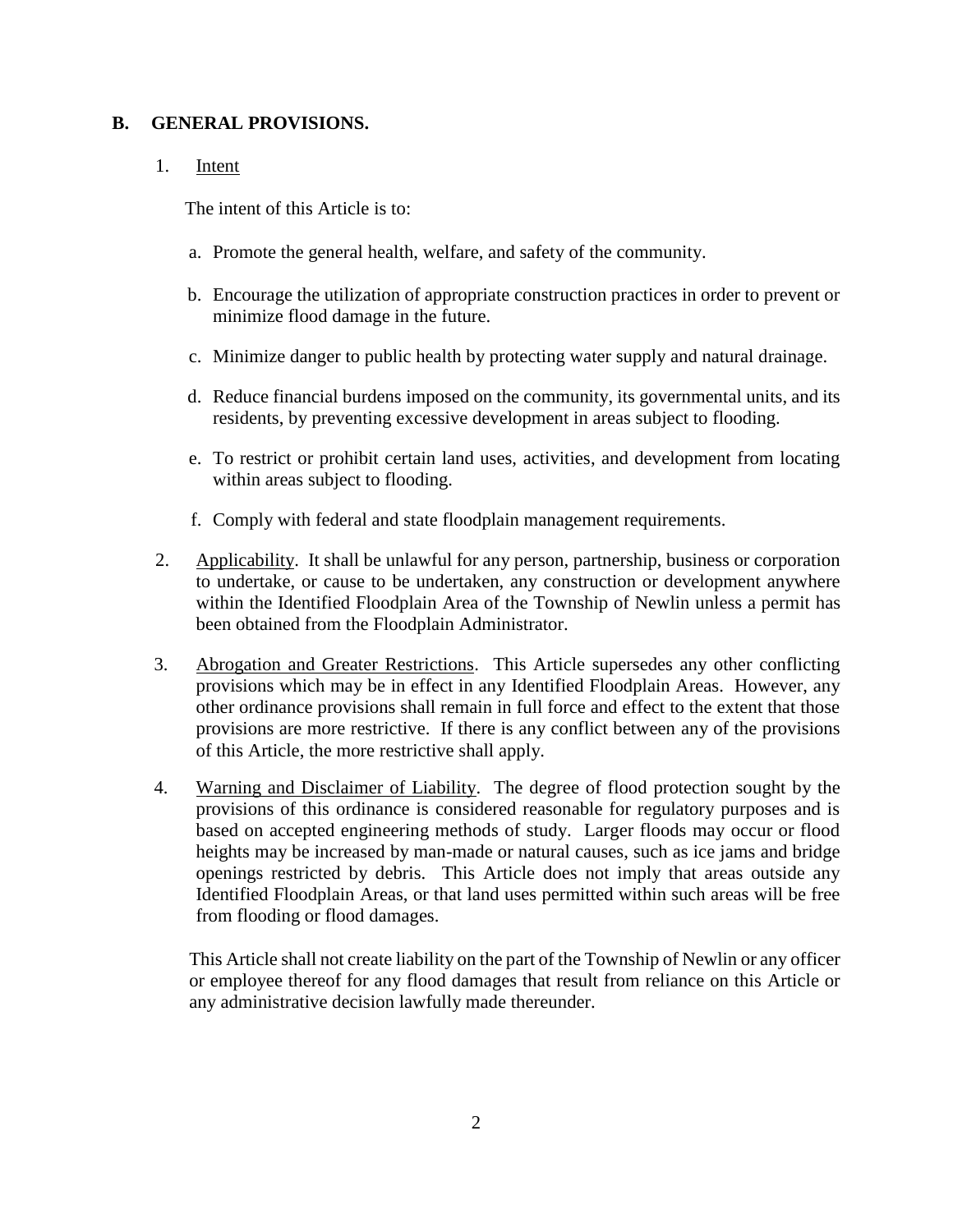#### **C. ADMINISTRATION**

1. Designation of the Floodplain Administrator. The Zoning Officer is hereby appointed to administer and enforce this Article and is referred to herein as the Floodplain Administrator. The Floodplain Administrator may: (A) Fulfill the duties and responsibilities set forth in these regulations, (B) Delegate duties and responsibilities set forth in these regulations to qualified technical personnel, plan examiners, inspectors, and other employees, or (C) Enter into a written agreement or written contract with another agency or private sector entity to administer specific provisions of these regulations. Administration of any part of these regulations by another entity shall not relieve the community of its responsibilities pursuant to the participation requirements of the National Flood Insurance Program as set forth in the Code of Federal Regulations at 44 C.F.R. Section 59.22.

In the absence of a designated Floodplain Administrator, the Floodplain Administrator duties are to be fulfilled by the Building Code Official.

- 2. Permits Required. A permit shall be required before any construction or development is undertaken within any Identified Floodplain Area of the Township of Newlin.
- 3. Duties and Responsibilities of the Floodplain Administrator.
	- a. The Floodplain Administrator shall issue a permit only after it has been determined that the proposed work to be undertaken will be in conformance with the requirements of this and all other applicable codes and ordinances.
	- b. Prior to the issuance of any permit, the Floodplain Administrator shall review the application for the permit to determine if all other necessary government permits required by state and federal laws have been obtained, such as those required by the Pennsylvania Sewage Facilities Act (Act 1966-537, as amended); the Pennsylvania Dam Safety and Encroachments Act (Act 1978-325, as amended); the Pennsylvania Clean Streams Act (Act 1937-394, as amended); and the U.S. Clean Water Act, Section 404, 33, U.S.C. 1344. No permit shall be issued until this determination has been made.
	- c. In the case of existing structures, prior to the issuance of any Development/Permit, the Floodplain Administrator shall review the proposed cost of improvements or repairs and the pre-improvement market value of the structure, so that a substantial improvement/substantial damage determination can be made, in accordance with FEMA's Substantial Improvement/Substantial Damage Desk Reference.
	- d. During the construction period, the Floodplain Administrator or other authorized official shall inspect the premises to determine that the work is progressing in compliance with the information provided on the permit application and with all applicable municipal laws and ordinances. He/she shall make as many inspections during and upon completion of the work as are necessary.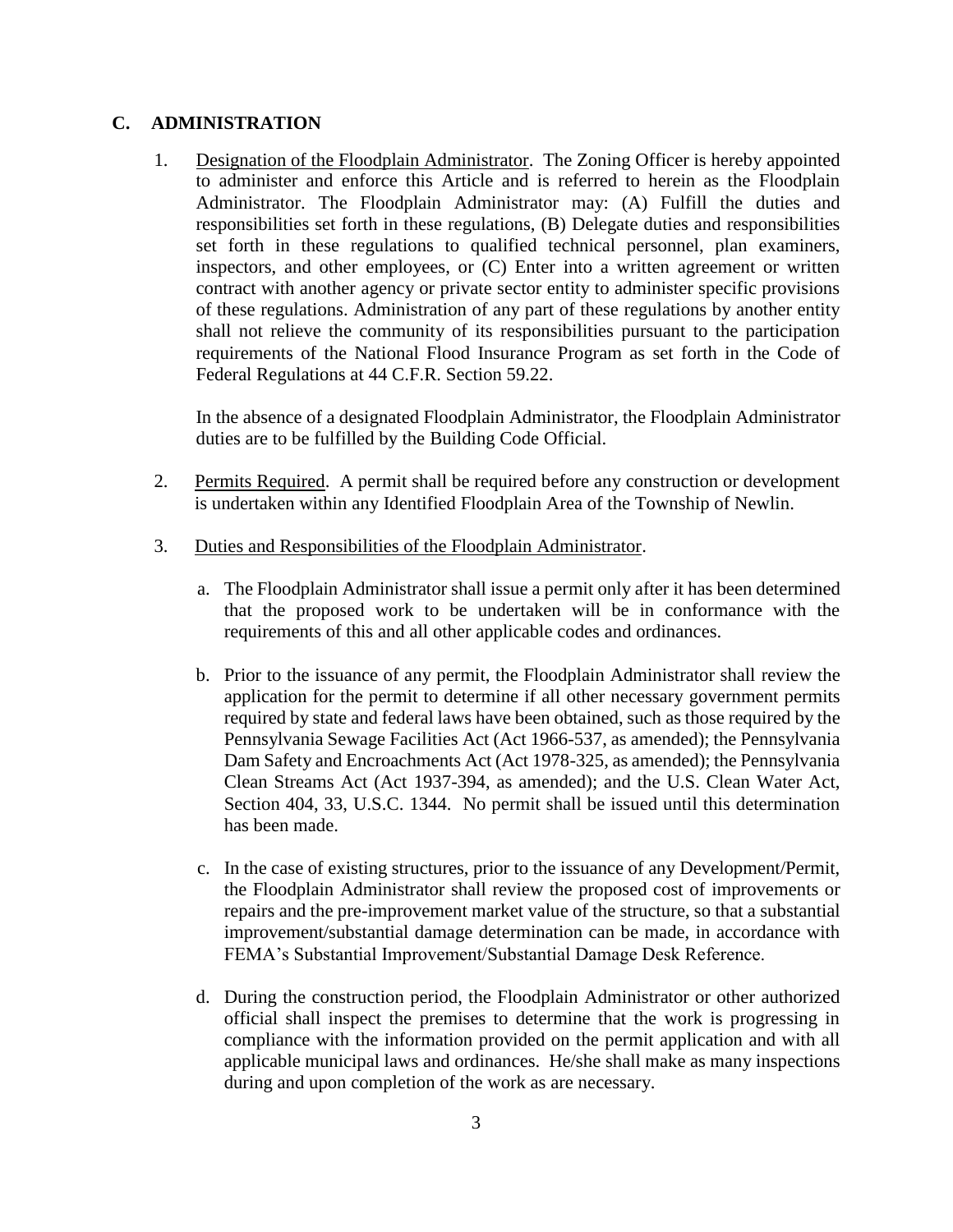- e. In the discharge of his/her duties, the Floodplain Administrator shall have the authority to enter any building, structure, premises or development in the identified floodplain area, upon presentation of proper credentials, at any reasonable hour to enforce the provisions of this Article.
- f. In the event the Floodplain Administrator discovers that the work does not comply with the permit application or any applicable laws and ordinances, or that there has been a false statement or misrepresentation by any applicant, the Floodplain Administrator shall revoke the permit and report such fact to the Board of Supervisor for whatever action it considers necessary.
- g. The Floodplain Administrator shall maintain in perpetuity, or for the lifetime of the structure, all records associated with the requirements of this Article including, but not limited to, finished construction elevation data, permitting, inspection and enforcement.
- h. The Floodplain Administrator is the official responsible for submitting a biennial report to FEMA concerning community participation in the National Flood Insurance Program as requested.
- i. The responsibility, authority and means to implement the commitments of the Floodplain Administrator can be delegated from the person identified. However, the ultimate responsibility lies with the person identified in the floodplain ordinance as the floodplain administrator/manager.
- j. The Floodplain Administrator shall consider the requirements of the 34 PA Code and the 2009 IBC and the 2009 IRC, or the latest revision thereof as adopted by the Commonwealth of Pennsylvania.

#### 4. Application Procedures and Requirements

- a. Application for such a permit shall be made, in writing, to the Floodplain Administrator on forms supplied by the Township of Newlin. Such application shall contain the following:
	- 1) Name and address of applicant.
	- 2) Name and address of owner of land on which proposed construction is to occur.
	- 3) Name and address of contractor.
	- 4) Site location including address.
	- 5) Listing of other permits required.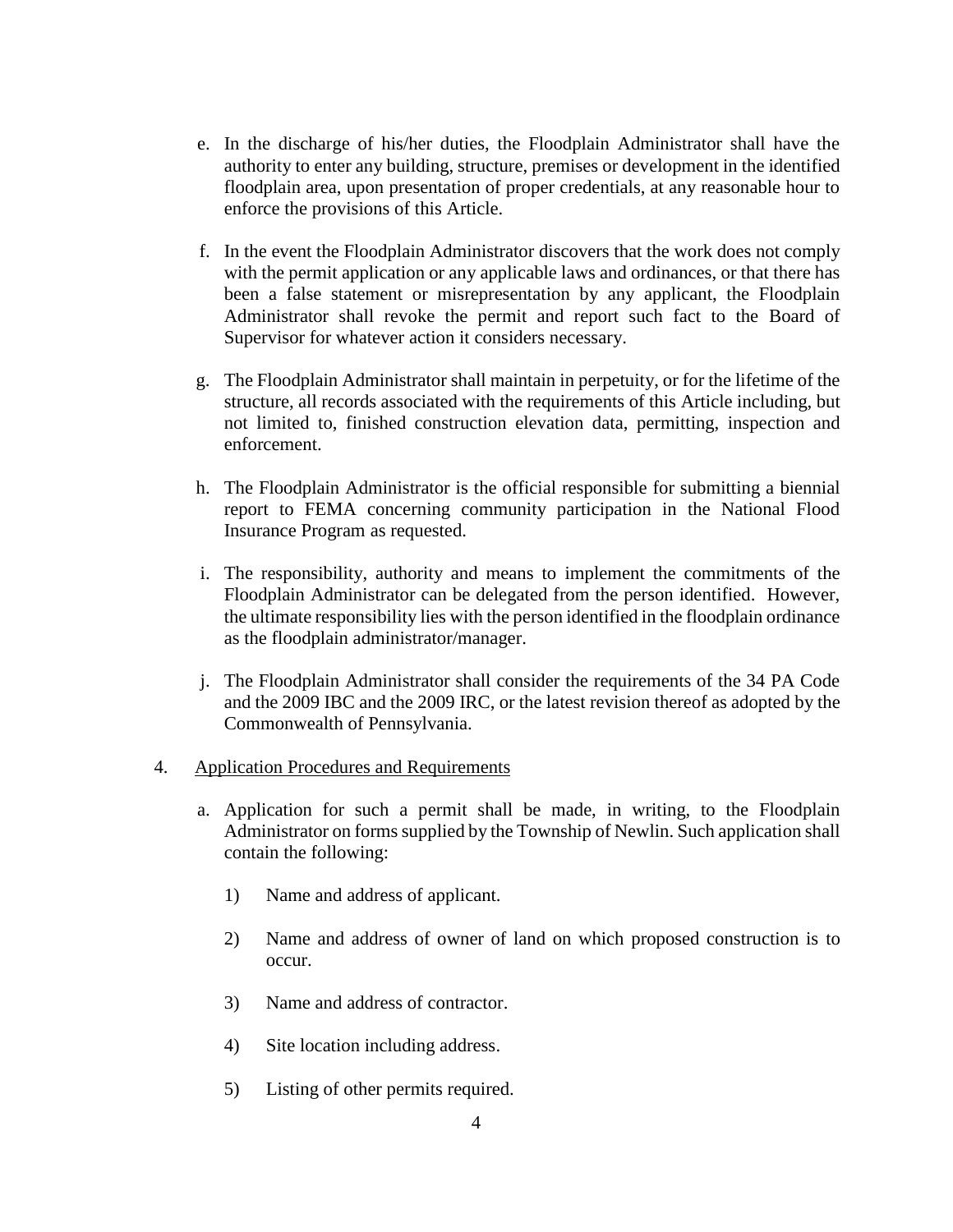- 6) Brief description of proposed work and estimated cost, including a breakout of flood-related cost and the market value of the building before the flood damage occurred where appropriate.
- 7) A plan of the site showing the exact size and location of the proposed construction as well as any existing buildings or structures.
- b. If any proposed construction or development is located entirely or partially within any Identified Floodplain Area, applicants for Permits shall provide all the necessary information in sufficient detail and clarity to enable the Floodplain Administrator to determine that:
	- 1) all such proposals are consistent with the need to minimize flood damage and conform with the requirements of this and all other applicable codes and ordinances;
	- 2) all utilities and facilities, such as sewer, gas, electrical and water systems are located and constructed to minimize or eliminate flood damage;
	- 3) adequate drainage is provided so as to reduce exposure to flood hazards;
	- 4) structures will be anchored to prevent floatation, collapse, or lateral movement;
	- 5) building materials are flood-resistant;
	- 6) appropriate practices that minimize flood damage have been used; and
	- 7) electrical, heating, ventilation, plumbing, air conditioning equipment, and other service facilities have been designed and located to prevent water entry or accumulation.
- c. Applicants shall file the following minimum information plus any other pertinent information as may be required by the Floodplain Administrator to make the above determination:
	- 1) A completed Permit Application Form.
	- 2) A plan of the entire site, clearly and legibly drawn at a scale of one (1) inch being equal to one hundred (100) feet or less, showing the following:
		- a) north arrow, scale, and date;
		- b) topographic contour lines, if available;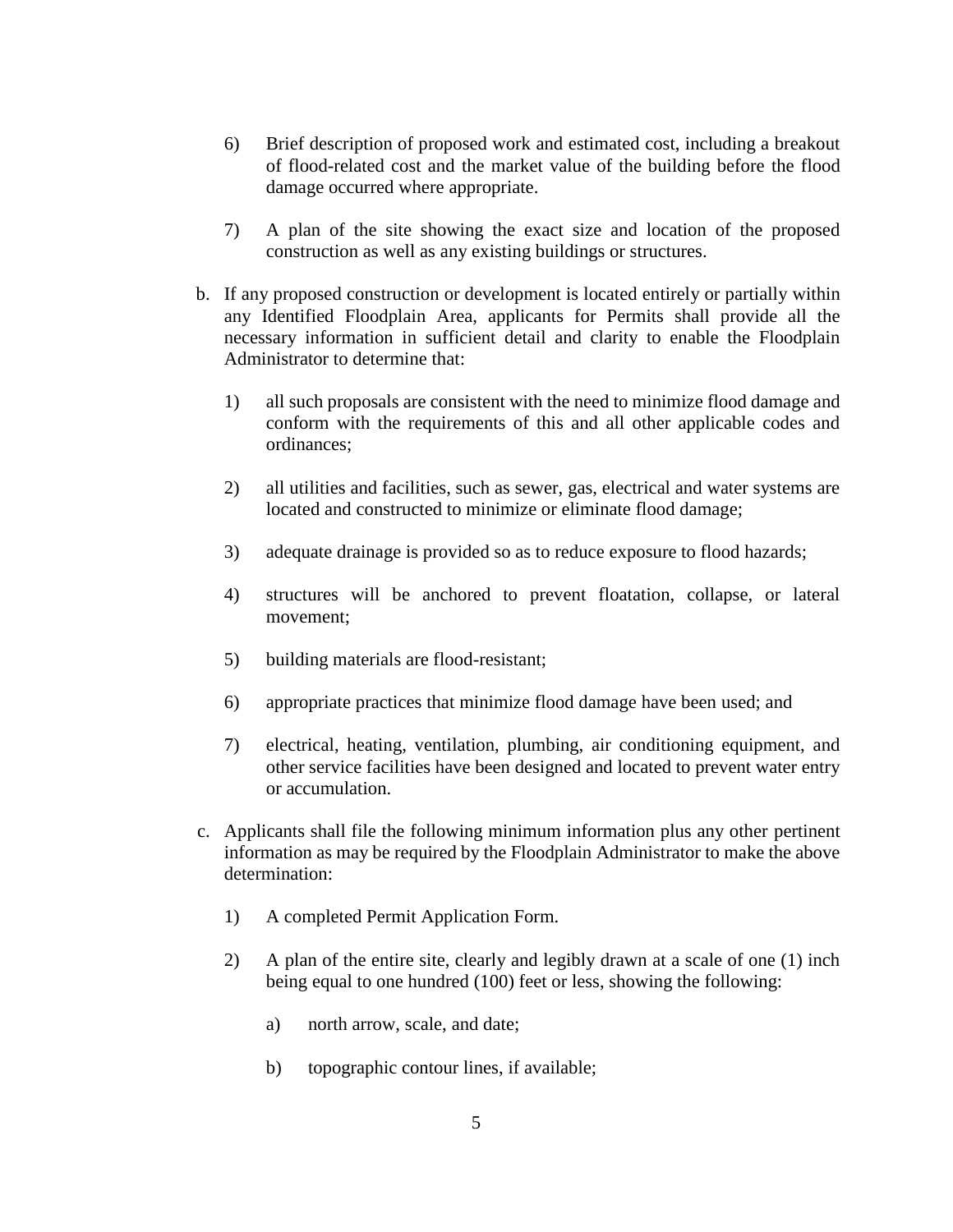- c) the location of all existing and proposed buildings, structures, and other improvements, including the location of any existing or proposed subdivision and development;
- d) the location of all existing streets, drives, and other access ways; and
- e) the location of any existing bodies of water or watercourses, identified floodplain areas, and, if available, information pertaining to the floodway, and the flow of water including direction and velocities.
- 3) Plans of all proposed buildings, structures and other improvements, drawn at suitable scale showing the following:
	- a) the proposed lowest floor elevation of any proposed building based upon North American Vertical Datum of 1988;
	- b) the elevation of the base flood;
	- c) supplemental information as may be necessary under 34 PA Code, the 2009 IBC or the 2009 IRC, or the latest revision thereof as adopted by the Commonwealth of Pennsylvania.
- 4) The following data and documentation:
	- a) detailed information concerning any proposed floodproofing measures and corresponding elevations.
	- b) if available, information concerning flood depths, pressures, velocities, impact and uplift forces and other factors associated with a base flood.
	- c) documentation, certified by a registered professional engineer, to show that the effect of any proposed development within a Floodway Area will not increase the base flood elevation at any point.
	- d) documentation, certified by a registered professional engineer, to show that the cumulative effect of any proposed development within an AE Area/District without floodway when combined with all other existing and anticipated development, will not increase the base flood elevation more than one (1) foot at any point within the community.
	- e) a document, certified by a registered professional engineer, which states that the proposed construction or development has been adequately designed to withstand the pressures, velocities, impact and uplift forces associated with the base flood.

Such statement shall include a description of the type and extent of flood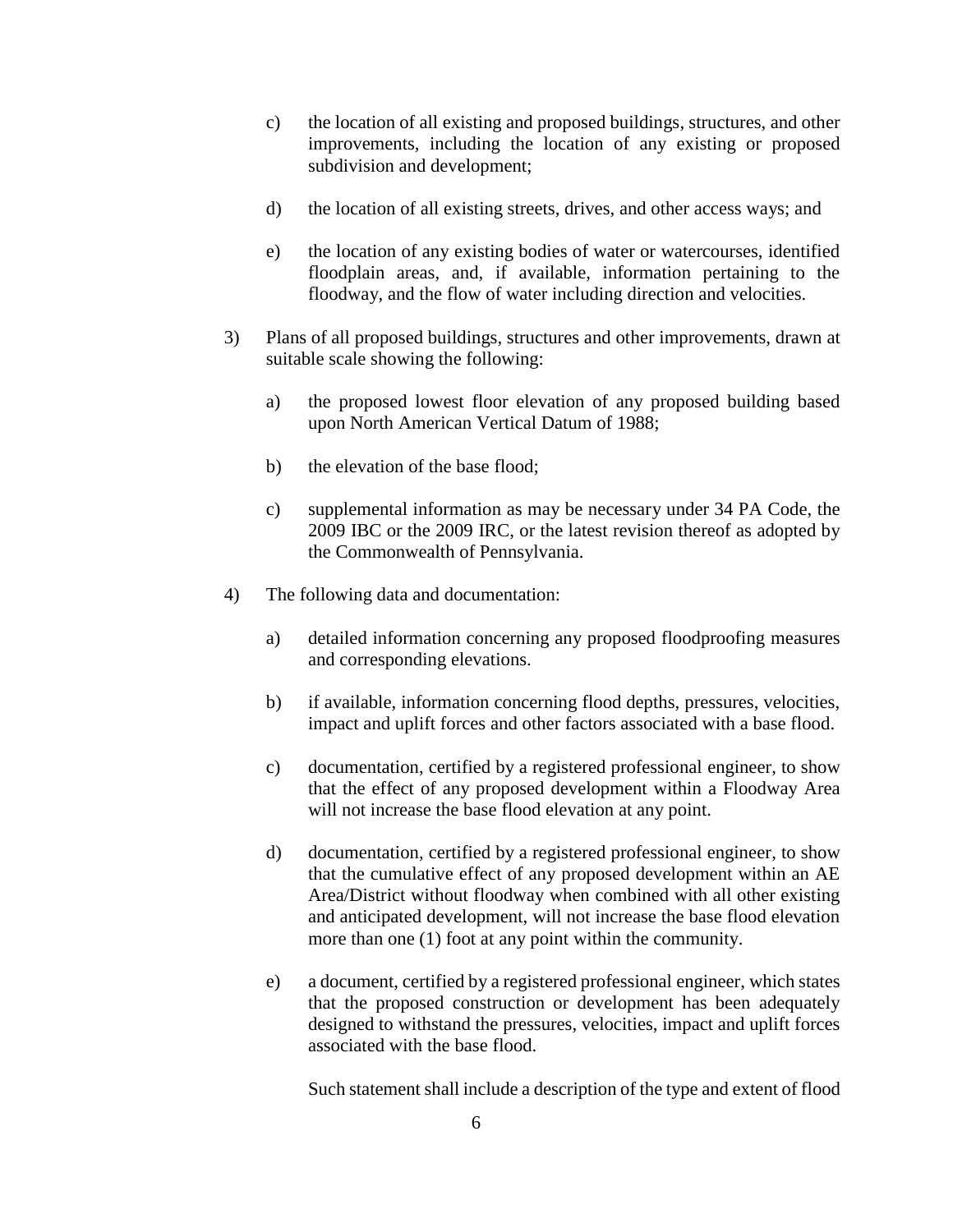proofing measures which have been incorporated into the design of the structure and/or the development.

- f) detailed information needed to determine compliance with sections herein regarding Storage and Development Which May Endanger Human Life, including:
	- i. the amount, location and purpose of any materials or substances referred to such above sections which are intended to be used, produced, stored or otherwise maintained on site.
	- ii. a description of the safeguards incorporated into the design of the proposed structure to prevent leaks or spills of the dangerous materials or substances during a base flood.
- g) The appropriate component of the Department of Environmental Protection's "Planning Module for Land Development."
- h) where any excavation or grading is proposed, a plan meeting the requirements of the Department of Environmental Protection, to implement and maintain erosion and sedimentation control.
- d. Required Information. Applications for Special Exceptions shall conform to the requirements of Section 1209 of this Zoning Ordinance. In addition, the Zoning Hearing Board shall consider the following factors:
	- 1) Review Factors. In reviewing applications for special exceptions, the Zoning Hearing Board shall consider all relevant factors and procedures contained in other sections of the Zoning Ordinance, as well as the following:
		- a) The danger to life and property due to increased flood heights or velocities caused by encroachments.
		- b) The danger that materials may be swept onto other lands or downstream to the injury of others.
		- c) The proposed water supply and sanitation systems and the ability of these systems to prevent disease, contamination, and unsanitary conditions.
		- d) The susceptibility of the proposed facility and its contents to flood damage and the effect of such damage on the individual owners.
		- e) The importance of the services provided by the proposed facility to the community.
		- f) The requirements of the facility for a waterfront location.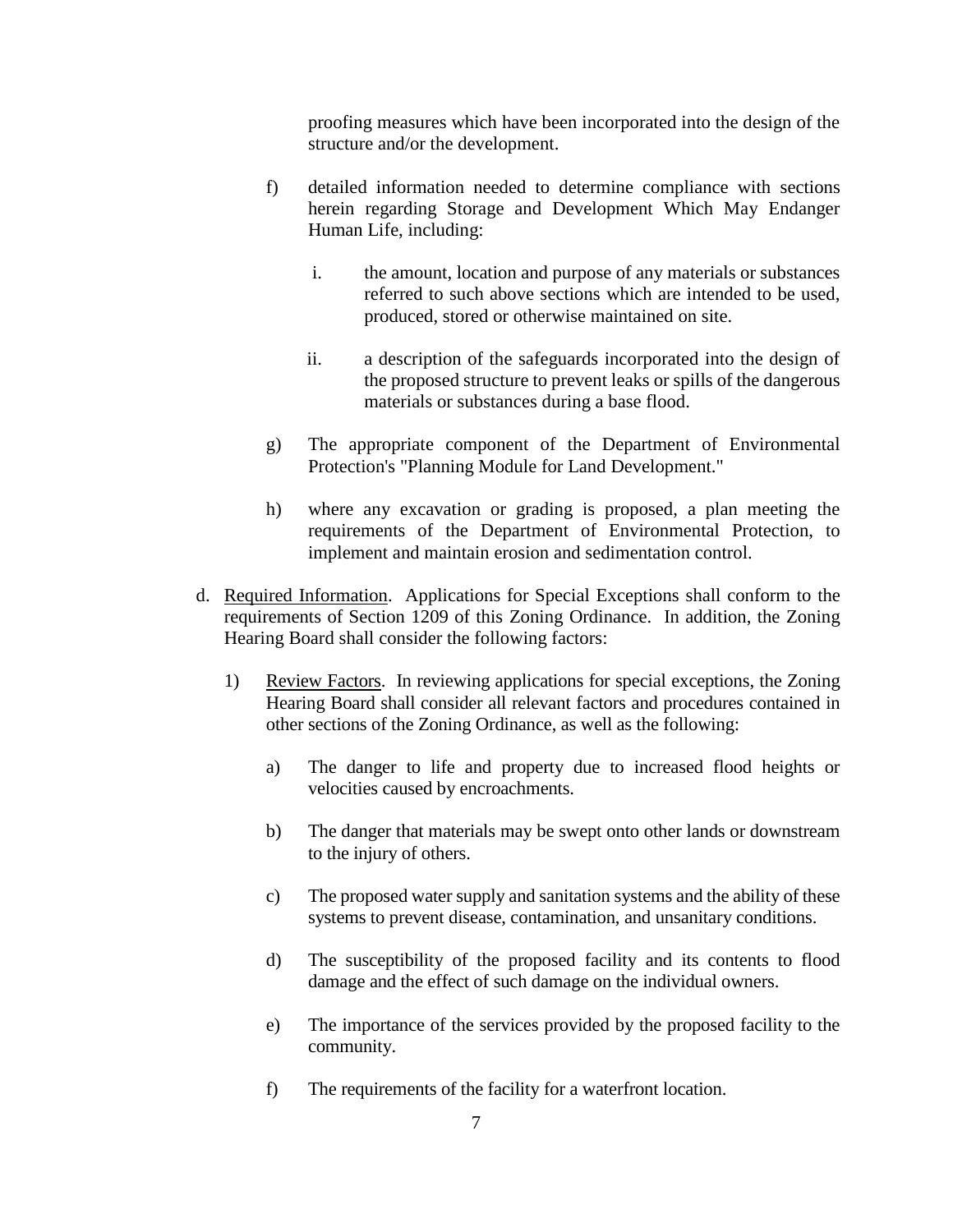- g) The availability of alternate locations for the proposed use that are not subject to flooding.
- h) The compatibility of the proposed use with existing development and development anticipated in the future.
- i) The relationship of the proposed use to the comprehensive plan and floodplain management program for the area.
- j) The safety of access to the property in times of flood of ordinary and emergency vehicles.
- k) The expected heights, velocity, duration, rate of rise, and sediment transport of the flood waters expected at the site.
- l) Such other factors which are relevant to the purposes of this Article.
- 2) Supplemental Technical Review. The Zoning Hearing Board may refer any application and accompanying documentation pertaining to any request for special exception to the Township Engineer for technical assistance in evaluating the proposed project in relation to flood heights and velocities, and the adequacy of the plans for protection and other related matters.
- 3) Conditions for Approving Special Exceptions. Special exceptions shall only be issued after the Zoning Hearing Board has determined that the granting of such will not result in:
	- a) Any increase in flood heights.
	- b) Additional threats to public safety.
	- c) Extraordinary public expense.
	- d) The creation of a nuisance.
	- e) The defrauding or victimization of the public.
	- f) Any conflict with local laws or ordinances.
- e. Applications for permits shall be accompanied by a fee, payable to the municipality based upon the estimated cost of the proposed construction as determined by resolution from time to time.
- 5. Review of Application by Others. A copy of all plans and applications for any proposed construction or development in any Identified Floodplain Area to be considered for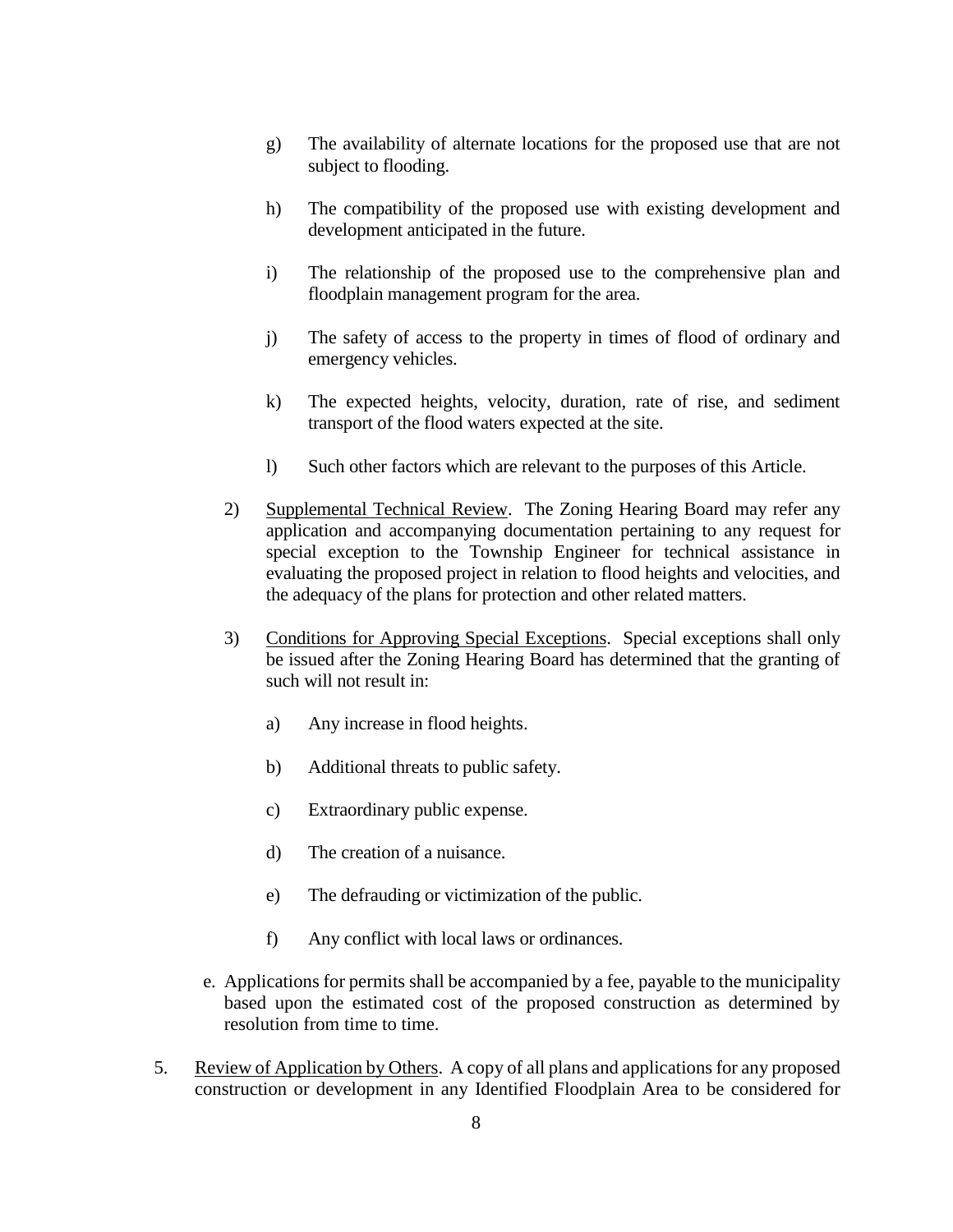approval may be submitted by the Floodplain Administrator to any other appropriate agencies and/or individuals (e.g. planning commission, municipal engineer, etc.) for review and comment.

- 6. Changes. After the issuance of a permit by the Floodplain Administrator, no changes of any kind shall be made to the application, permit or any of the plans, specifications or other documents submitted with the application without the written consent or approval of the Floodplain Administrator. Requests for any such change shall be in writing, and shall be submitted by the applicant to Floodplain Administrator for consideration.
- 7. Placards. In addition to the Permit, the Floodplain Administrator shall issue a placard, or similar document, which shall be displayed on the premises during the time construction is in progress. This placard shall show the number of the Permit, the date of its issuance, and be signed by the Floodplain Administrator.
- 8. Start of Construction. Work on the proposed construction or development shall begin within 180 days after the date of issuance of the development permit. Work shall also be completed within twelve (12) months after the date of issuance of the permit or the permit shall expire unless a time extension is granted, in writing, by the Floodplain Administrator. The issuance of development permit does not refer to the zoning approval.

The actual start of construction means either the first placement of permanent construction of a structure on a site, such as the pouring of slab or footings, the installation of piles, the construction of columns, or any work beyond the stage of excavation; or the placement of a manufactured home on a foundation. Permanent construction does not include land preparation, such as clearing, grading, and filling; nor does it include the installation of streets and/or walkways; nor does it include excavation for a basement, footings, piers, or foundations or the erection of temporary forms; nor does it include the installation on the property of accessory buildings, such as garages or sheds not occupied as dwelling units or not part of the main structure. For a substantial improvement, the actual start of construction means the first, alteration of any wall, ceiling, floor, or other structural part of a building, whether or not that alteration affects the external dimensions of the building.

Time extensions shall be granted only if a written request is submitted by the applicant, who sets forth sufficient and reasonable cause for the Floodplain Administrator to approve such a request and the original permit is compliant with the ordinance  $\&$ FIRM/FIS in effect at the time the extension is granted.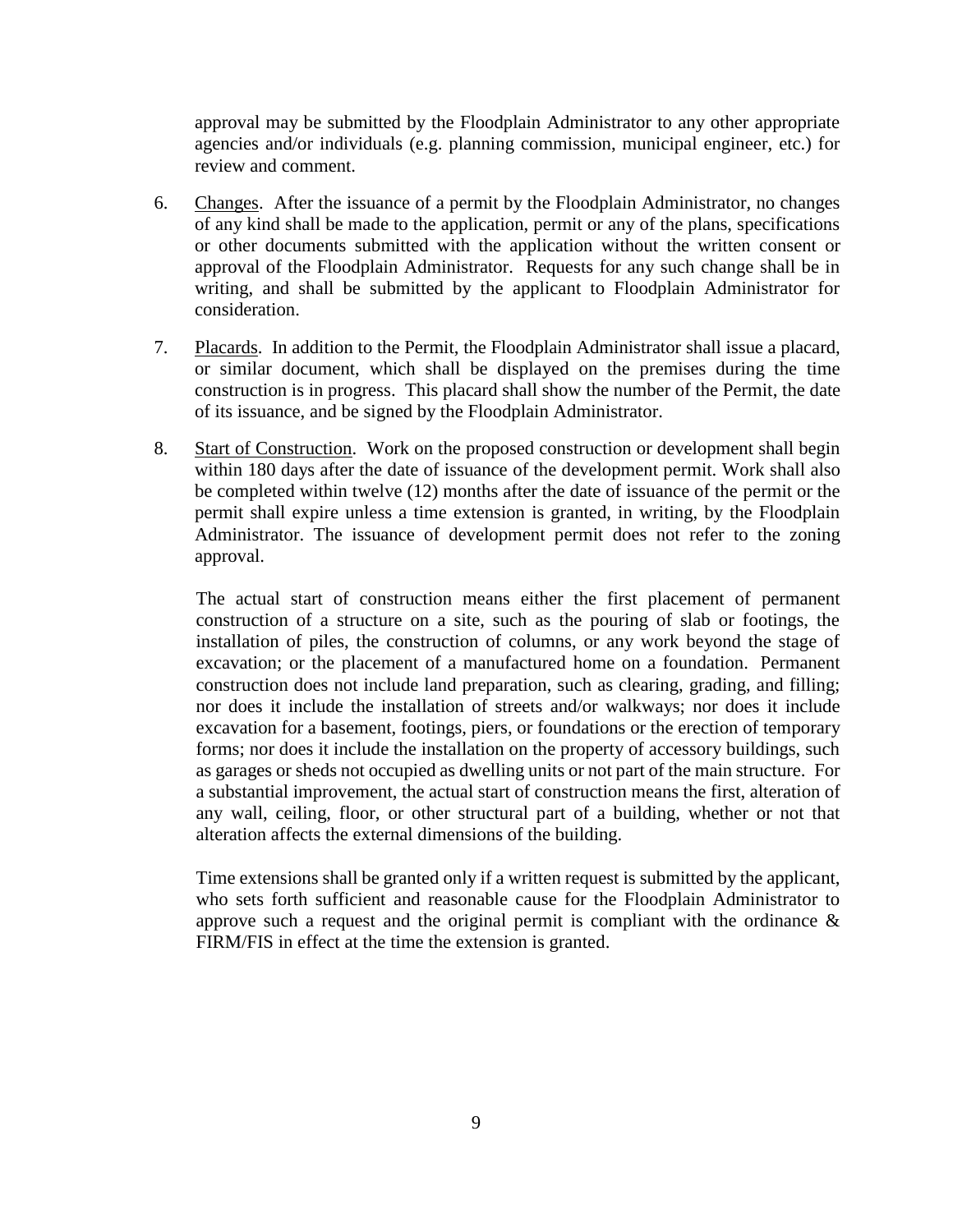#### 9. Administration, Enforcement & Appeal Process

a. The floodplain provisions contained herein shall be further governed and enforceable pursuant to Article 11, Article 12 and 13 of the Zoning Ordinance.

#### 10. Appeals

- a. Any person aggrieved by any action or decision of the Floodplain Administrator concerning the administration of the provisions of this Article, may appeal to the Zoning Hearing Board. Such appeal must be filed, in writing, within thirty (30) days after the decision, determination or action of the Floodplain Administrator.
- b. Upon receipt of such appeal the Zoning Hearing Board shall consider the appeal in accordance with the applicable provisions of the Zoning Ordinance and the Municipalities Planning Code.
- c. Any person aggrieved by any decision of the Zoning Hearing Board may seek relief therefrom by appeal to court, as provided by the laws of this State including the Pennsylvania Floodplain Management Act.

#### **D. IDENTIFICATION OF FLOODPLAIN AREAS**

- 1. Identification
	- a. any areas of Township of Newlin, classified as Special Flood Hazard Areas (SFHAs) in the Flood Insurance Study (FIS) and the accompanying Flood Insurance Rate Maps (FIRMs) dated September 29, 2017 and issued by the Federal Emergency Management Agency (FEMA) or the most recent revision thereof, including all digital data developed as part of the Flood Insurance Study.

The above referenced FIS and FIRMs, and any subsequent revisions and amendments are hereby adopted by Township of Newlin and declared to be a part of this Article and the Zoning Ordinance.

#### 2. Description and Special Requirements of Identified Floodplain Areas

The Identified Floodplain Area shall consist of the following specific areas:

- a. The Floodway Area shall be those areas identified in the FIS and the FIRM as floodway and which represent the channel of a watercourse and the adjacent land areas that must be reserved in order to discharge the base flood without increasing the water surface elevation by more than one (1) foot at any point. This term shall also include floodway areas which have been identified in other available studies or sources of information for those Special Flood Hazard Areas where no floodway has been identified in the FIS and FIRM.
	- 1) Within any floodway area, no encroachments, including fill, new construction, substantial improvements, or other development shall be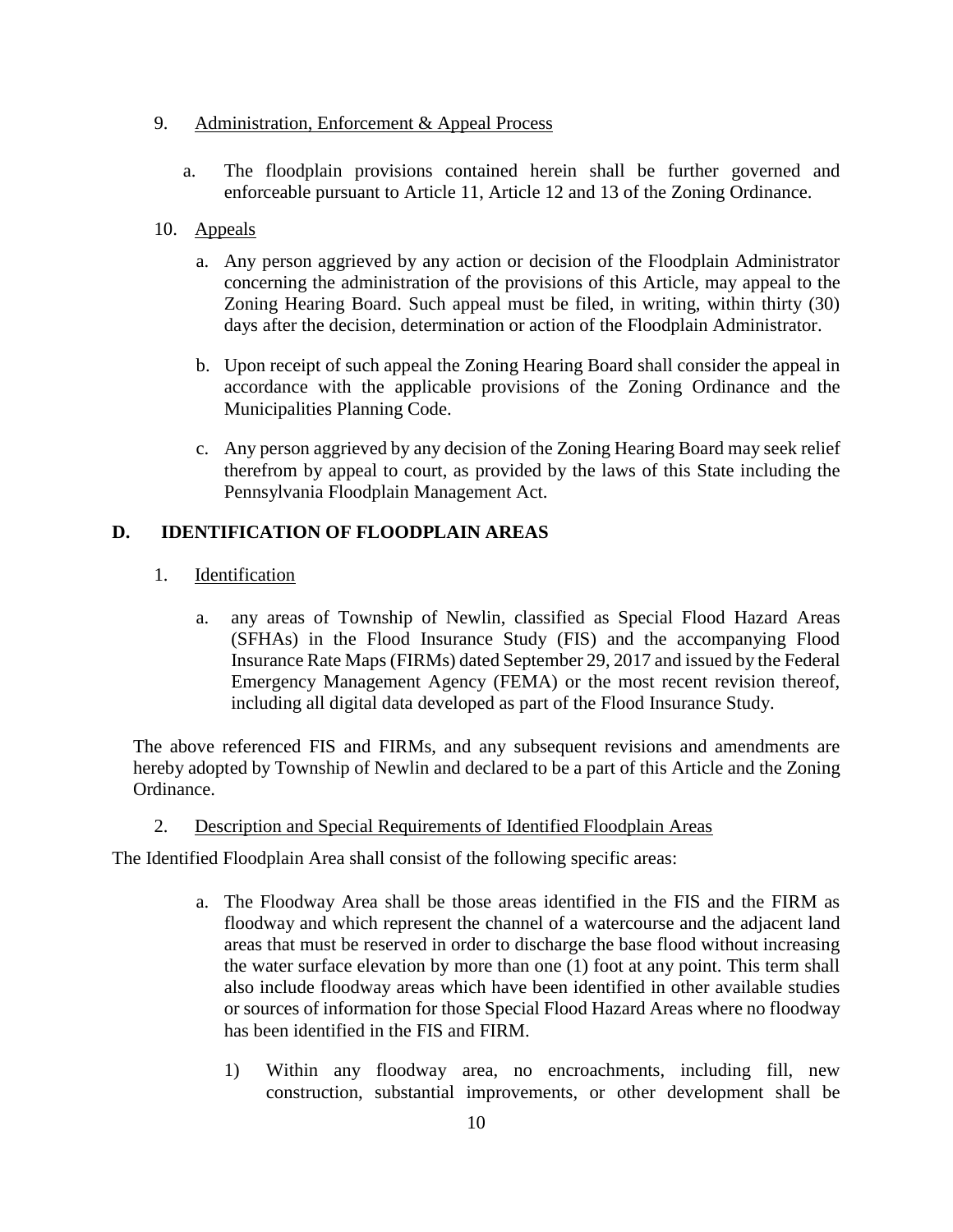permitted unless it has been demonstrated through hydrologic and hydraulic analysis performed in accordance with standard engineering practice that the proposed encroachment would not result in any increase in flood levels within the community during the occurrence of the base flood discharge.

- 2) Within any floodway area, no new construction or development shall be allowed, unless the appropriate permit is obtained from the Department of Environmental Protection Regional Office.
- b. The AE Area/District shall be those areas identified as an AE Zone on the FIRM included in the FIS prepared by FEMA for which base flood elevations have been provided.
	- 1) The AE Area adjacent to the floodway shall be those areas identified as an AE Zone on the FIRM included in the FIS prepared by FEMA for which base flood elevations have been provided and a floodway has been delineated.
	- 2) AE Area without floodway shall be those areas identified as an AE zone on the FIRM included in the FIS prepared by FEMA for which base flood elevations have been provided but no floodway has been determined.
		- a) No encroachments, including fill, new construction, substantial improvements, or other development shall be permitted in an AE Zone without floodway, unless it has been demonstrated through hydrologic and hydraulic analysis performed in accordance with standard engineering practice that the proposed development together with all other existing and anticipated development, would not result in an increase in flood levels of more than one foot within the entire community during the occurrence of the base flood discharge.
		- b) No new construction or development shall be located within the area measured fifty (50) feet landward from the top-of-bank of any watercourse, unless the appropriate permit is obtained from the Department of Environmental Protection Regional Office.
- c. The A Area/District shall be those areas identified as an A Zone on the FIRM included in the FIS prepared by FEMA and for which no base flood elevations have been provided. For these areas, elevation and floodway information from other Federal, State, or other acceptable sources shall be used when available. Where other acceptable information is not available, the base flood elevation shall be determined by using the elevation of a point on the boundary of the identified floodplain area which is nearest the construction site.

In lieu of the above, the municipality may require the applicant to determine the elevation with hydrologic and hydraulic engineering techniques. Hydrologic and hydraulic analyses shall be undertaken only by professional engineers who shall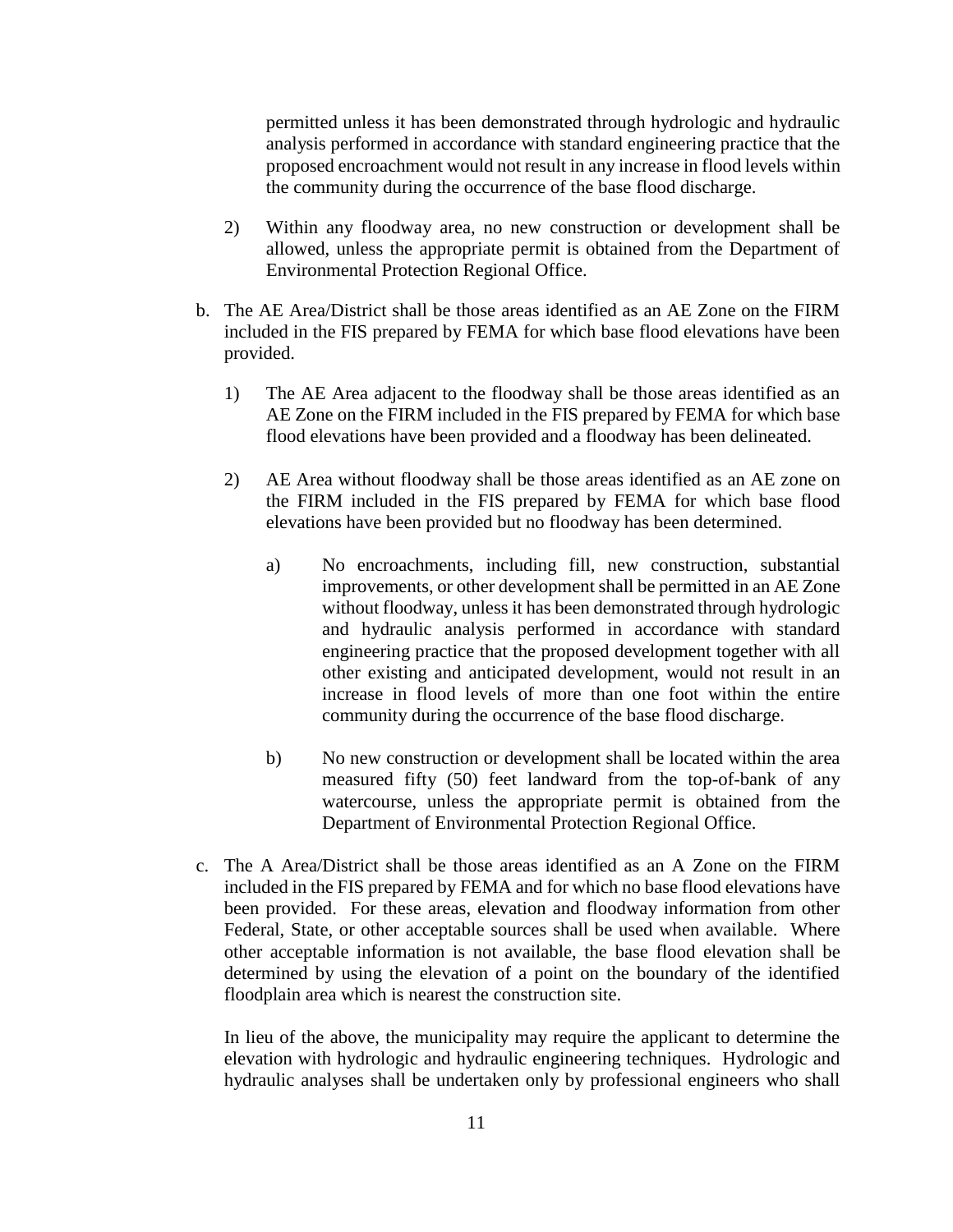certify that the technical methods used correctly reflect currently accepted technical concepts. Studies, analyses, computations, etc., shall be submitted in sufficient detail to allow a thorough technical review by the Township. In the absence of any of the above data or documentation, the Township may require elevation of the lowest floor to be at least three feet above the highest adjacent grade.

- d. The AO and AH Area/ District shall be those areas identified as Zones AO and AH on the FIRM and in the FIS. These areas are subject to inundation by 1-percentannual-chance shallow flooding where average depths are between one and three feet. In Zones AO and AH, drainage paths shall be established to guide floodwaters around and away from structures on slopes.
- 3. Changes in Identification of Area. The Identified Floodplain Area may be revised or modified by the Board of Supervisors where studies or information provided by a qualified agency or person documents the need for such revision. However, prior to any such change to the Special Flood Hazard Area, approval must be obtained from FEMA. Additionally, as soon as practicable, but not later than six (6) months after the date such information becomes available, a Township shall notify FEMA of the changes to the Special Flood Hazard Area by submitting technical or scientific data.
- 4. Boundary Disputes. Should a dispute concerning any Identified Floodplain Area boundary arise, an initial determination shall be made by the Floodplain Administrator, under the guidance of the Township Engineer, and any party aggrieved by this decision or determination may appeal to the Zoning Hearing Board. The burden of proof shall be on the appellant.
- 5. Jurisdictional Boundary Changes. Prior to development occurring in areas where annexation or other corporate boundary changes are proposed or have occurred, the Township shall review flood hazard data affecting the lands subject to boundary changes. The Township shall adopt and enforce floodplain regulations in areas subject to annexation or corporate boundary changes which meet or exceed those in CFR 44 60.3.

## **E. TECHNICAL PROVISIONS**

- 1. General
	- a. Alteration or Relocation of Watercourse
		- 1) No encroachment, alteration, or improvement of any kind shall be made to any watercourse until all adjacent municipalities which may be affected by such action have been notified by the municipality, and until all required permits or approvals have first been obtained from the Department of Environmental Protection Regional Office.
		- 2) No encroachment, alteration, or improvement of any kind shall be made to any watercourse unless it can be shown that the activity will not reduce or impede the flood carrying capacity of the watercourse in any way.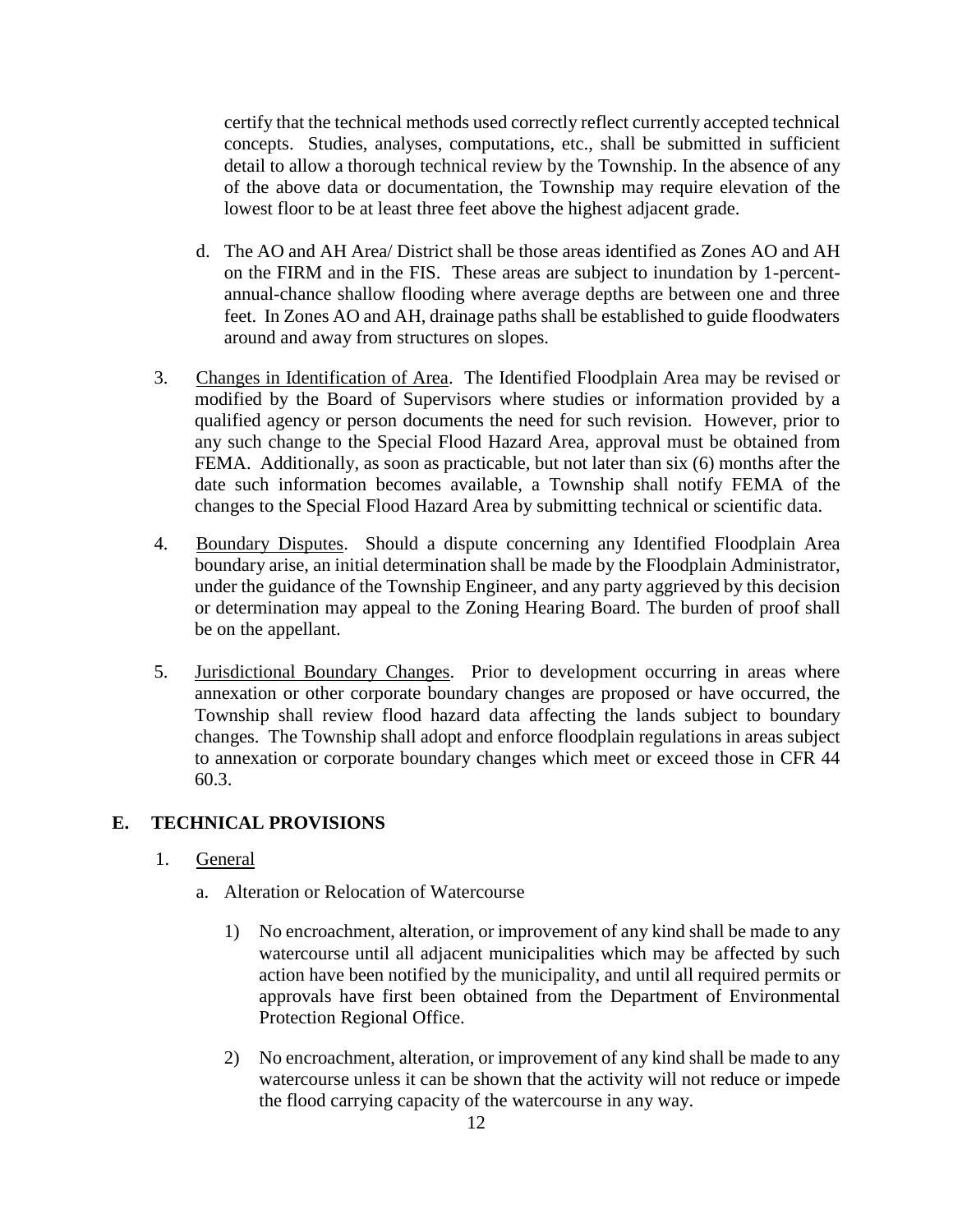- 3) In addition, FEMA and the Pennsylvania Department of Community and Economic Development, shall be notified prior to any alteration or relocation of any watercourse.
- b. When Township of Newlin proposes to permit the following encroachments:
	- any development occurring in Zones A1-30 and Zone AE without a designated floodway, which will cause a rise of more than one foot in the base flood elevation; or
	- alteration or relocation of a stream (including but not limited to installing culverts and bridges)

the applicant shall (as per 44 CFR Part 65.12):

- 1) apply to FEMA for conditional approval of such action prior to permitting the encroachments to occur.
- 2) Upon receipt of the FEMA Administrator's conditional approval of map change and prior to approving the proposed encroachments, a community shall provide evidence to FEMA of the adoption of floodplain management ordinances incorporating the increased base flood elevations and / or revised floodway reflecting the post-project condition.
- 3) Upon completion of the proposed encroachments, the applicant shall provide as-built certifications. FEMA will initiate a final map revision upon receipt of such certifications in accordance with 44 CFR Part 67.
- c. Any new construction, development, uses or activities allowed within any Identified Floodplain Area shall be undertaken in strict compliance with the provisions contained in this Article and any other applicable codes, ordinances and regulations.
- d. Uses Permitted By-Right**.** The following uses are permitted within the Identified Floodplain Area, provided they are conducted in accordance with the provisions of the Clean Streams Law of Pennsylvania, Act 349 of 1937, as amended, the Rules and Regulations of the Pennsylvania Department of Environmental Protection, all other applicable provisions of this Article and other local, state and federal regulations:
	- 1) Passive agricultural uses, including accessory structures that are compliant with the less stringent regulations governing such accessory structures.
	- 2) Woodland preserve, game preserve, wildlife sanctuary or other conservation use.
	- 3) Municipal or public use, including recreational areas.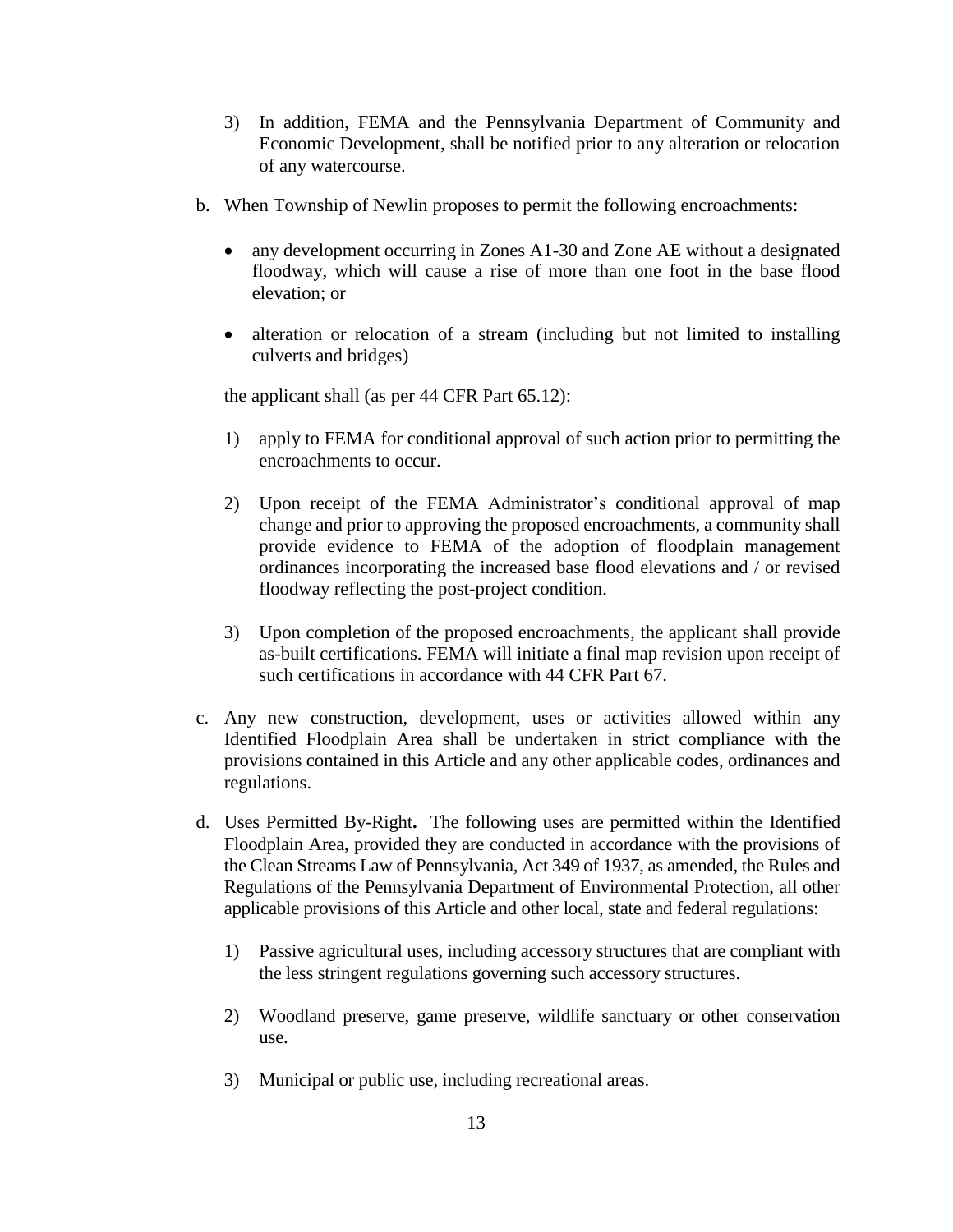- 4) Uses accessory to those permitted by the underlying zoning district, including yards and parking, provided no impervious materials are used.
- e. Special Exception Uses. The following uses may be permitted within the Identified Floodplain Area upon the issuance of a special exception by the Zoning Hearing Board as provided in this Zoning Ordinance, provided they are conducted in accordance with the provisions of the Clean Streams Law of Pennsylvania, Act 349 of 1937, as amended, the Rules and Regulations of the Pennsylvania Department of Environmental Protection, all other applicable provisions of this Article and other local, state and federal regulations. In issuing any special exception, the Zoning Hearing Board may attach such reasonable conditions and safeguards, in addition to those expressed in this Article, as it may deem necessary to implement the purposes of this Article:
	- 1) Dams, culverts, impoundment basins, and bridges approved by the Pennsylvania Department of Environmental Protection and the U.S. Army Corps of Engineers, where applicable.
	- 2) Utilities and public facilities including streets, storm sewers and sewage treatment plants.
	- 3) Modifications to structures existing as of the date of adoption of this Article.
	- 4) Adaptive reuse of an existing building or structure in accordance with the underlying zoning district.
- 2. Elevation and Floodproofing Requirements. Within any Identified Floodplain Area any new construction or substantial improvements shall be prohibited unless permitted by right, by special exception or a grant of a variance. If permitted by right, by special exception or by variance, then the following provisions apply:
	- a. Residential Structures
		- 1) In AE, A1-30, and AH Zones, any new construction or substantial improvement shall have the lowest floor (including basement) elevated up to, or above, the Regulatory Flood Elevation.
		- 2) In A Zones, where there are no Base Flood Elevations specified on the FIRM, any new construction or substantial improvement shall have the lowest floor (including basement) elevated up to, or above, the Regulatory Flood Elevation determined in accordance with this Article.
		- 3) In AO Zones, any new construction or substantial improvement shall have the lowest floor (including basement) at or above the highest adjacent grade at least as high as the depth number specified on the FIRM.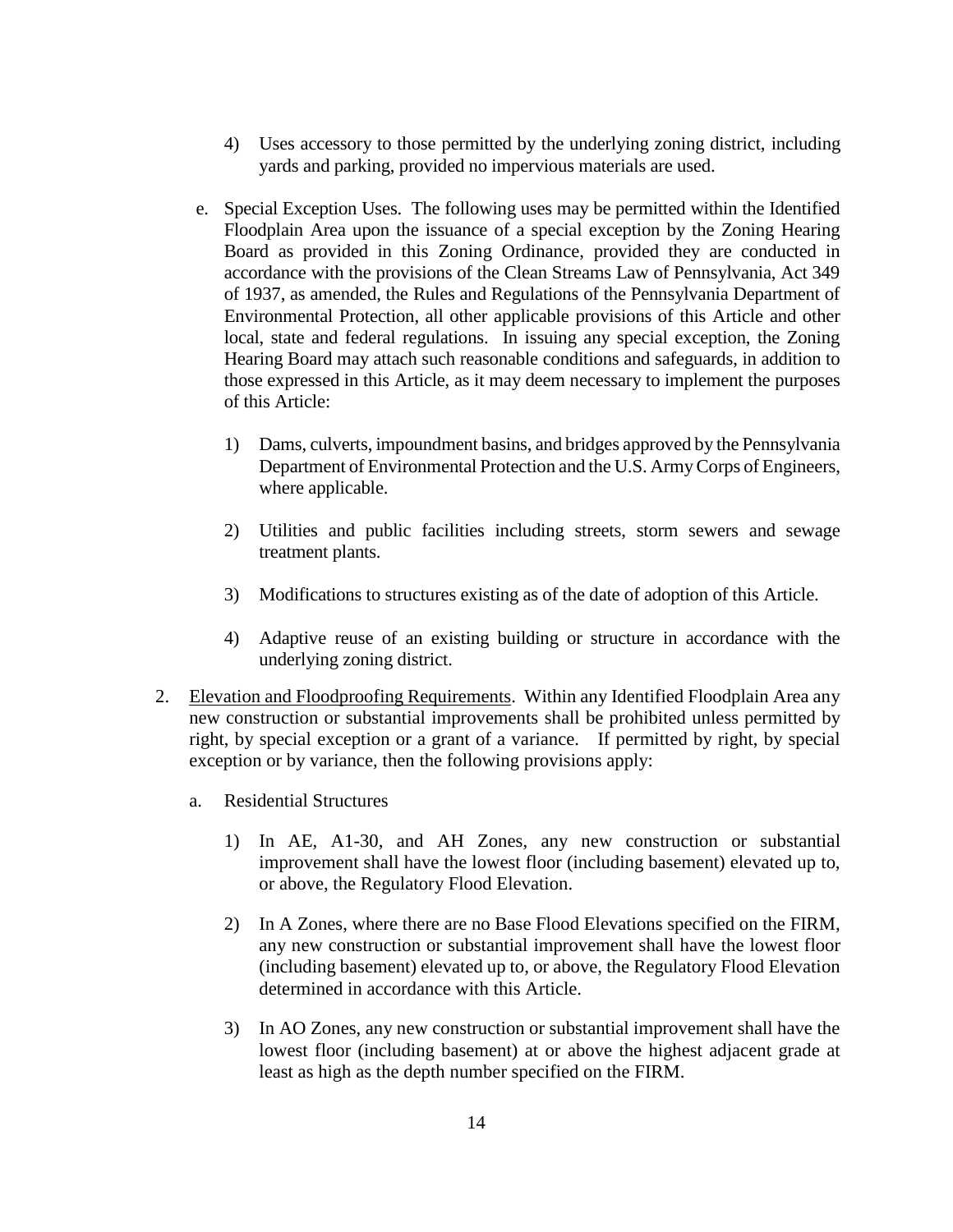- 4) The design and construction standards and specifications contained in the 2009 International Building Code (IBC) and in the 2009 International Residential Code (IRC) or the latest edition thereof adopted by the Commonwealth of Pennsylvania, and ASCE 24 and 34 PA Code (Chapters 401-405 as amended) shall be utilized, where they are more restrictive.
- b. Non-residential Structures
	- 1) In AE, A1-30 and AH Zones, any new construction or substantial improvement of a non-residential structure shall have the lowest floor (including basement) elevated up to, or above, the Regulatory Flood Elevation, or be designed and constructed so that the space enclosed below the Regulatory Flood Elevation:
		- a) is floodproofed so that the structure is watertight with walls substantially impermeable to the passage of water and,
		- b) has structural components with the capability of resisting hydrostatic and hydrodynamic loads and effects of buoyancy:
	- 2) In A Zones, where no Base Flood Elevations are specified on the FIRM, any new construction or substantial improvement shall have the lowest floor (including basement) elevated or completely floodproofed up to, or above, the Regulatory Flood Elevation determined in accordance with this Article.
	- 3) In AO Zones, any new construction or substantial improvement shall have their lowest floor elevated or completely floodproofed above the highest adjacent grade to at least as high as the depth number specified on the FIRM.
	- 4) Any non-residential structure, or part thereof, made watertight below the Regulatory Flood Elevation shall be floodproofed in accordance with the W1 or W2 space classification standards contained in the publication entitled "Flood-Proofing Regulations" published by the U.S. Army Corps of Engineers (June 1972, as amended March 1992) or with some other equivalent standard. All plans and specifications for such floodproofing shall be accompanied by a statement certified by a registered professional engineer which states that the proposed design and methods of construction are in conformance with the above referenced standards. There should be a statement submitted with the permit application and a statement submitted with the as-built Floodproofing Certificate prior to the issuance of the Certificate of Occupancy.
	- 5) Any non-residential structure that will be floodproofed must submit the following to the Floodplain Administrator along with the non-residential Floodproofing Certificate and prior to the issuance of the Certificate of Occupancy:
		- a) An Inspection and Maintenance Plan detailing the annual maintenance of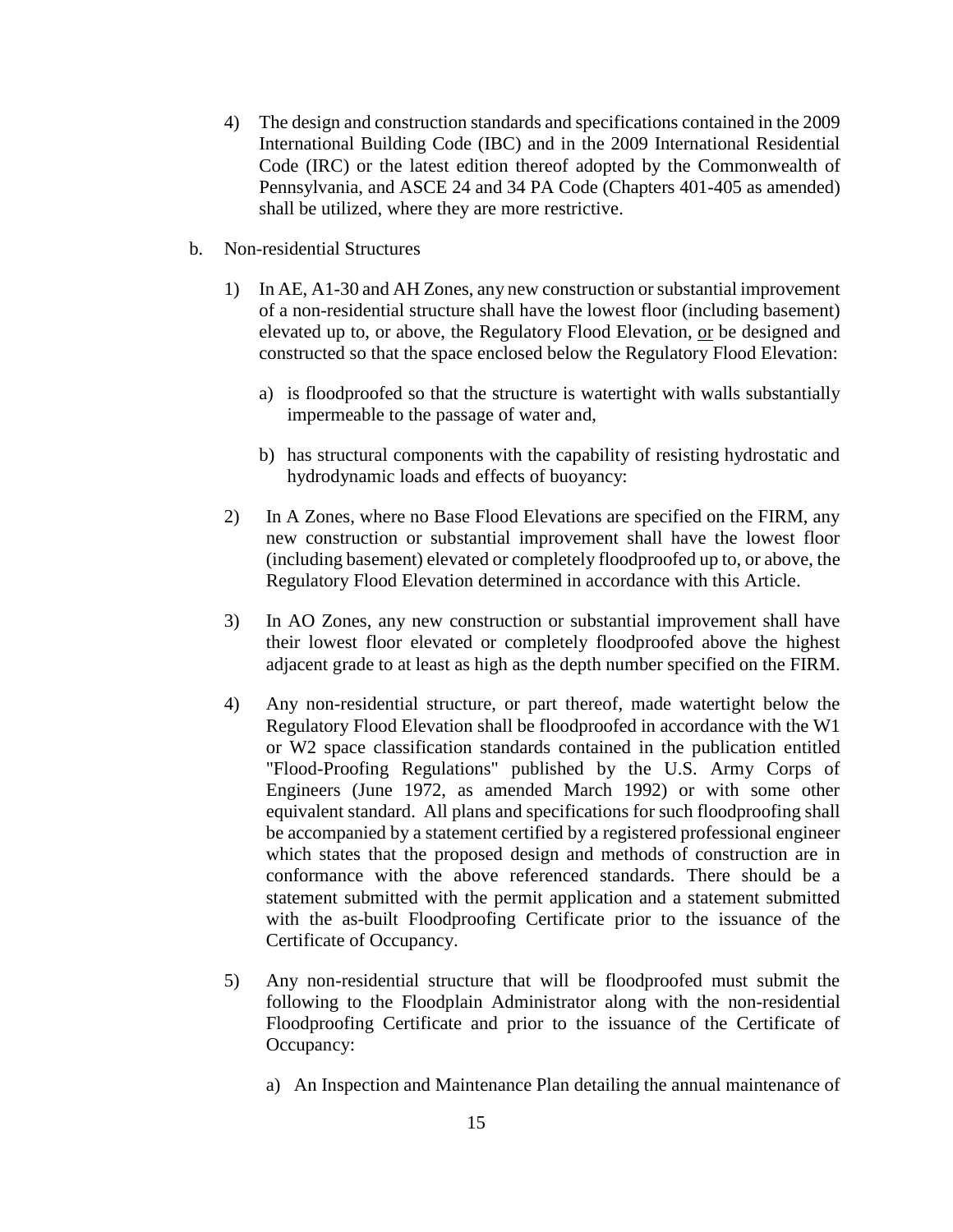floodproofed components ensuring that all components will operate properly under flood conditions. Components that must be inspected include at a minimum:

- i. Mechanical equipment such as sump pumps and generators,
- ii. Flood shields and closures,
- iii. Walls and wall penetrations, and
- iv. Levees and berms (as applicable)
- b) Flood Emergency Operation Plan detailing the procedures to be followed during a flooding event, and must include information pertaining to how all components will operate properly under all conditions, including power failures. The design professional must produce the plan. An adequate plan must include the following:
	- i. An established chain of command and responsibility with leadership responsibilities clearly defined for all aspects of the plan.
	- ii. A procedure for notification of necessary parties when flooding threatens and flood warnings are issued. Personnel required to be at the building should have a planned and safe means of ingress and should have no other emergency response duties during a flood event. Alternates should be assigned in the event that the primary persons responsible are unable to complete their assigned duties under the plan.
	- iii. A list of specific duties assigned to ensure that all responsibilities are addressed expeditiously. The locations of materials necessary to properly install all floodproofing components must be included in the list.
	- iv. An evacuation plan for all personnel or occupants; those without duties for the flood emergency as well as those with duties for implementing the plan. All possible ingress and egress routes must be identified.
	- v. A periodic training and exercise program to keep personnel and occupants aware of their duties and responsibilities. Training drills should be held at least once a year and should be coordinated with community officials.
- 6) The design and construction standards and specifications contained in the 2009 International Building Code (IBC) and in the 2009 International Residential Code (IRC) or the latest revision thereof as adopted by the Commonwealth of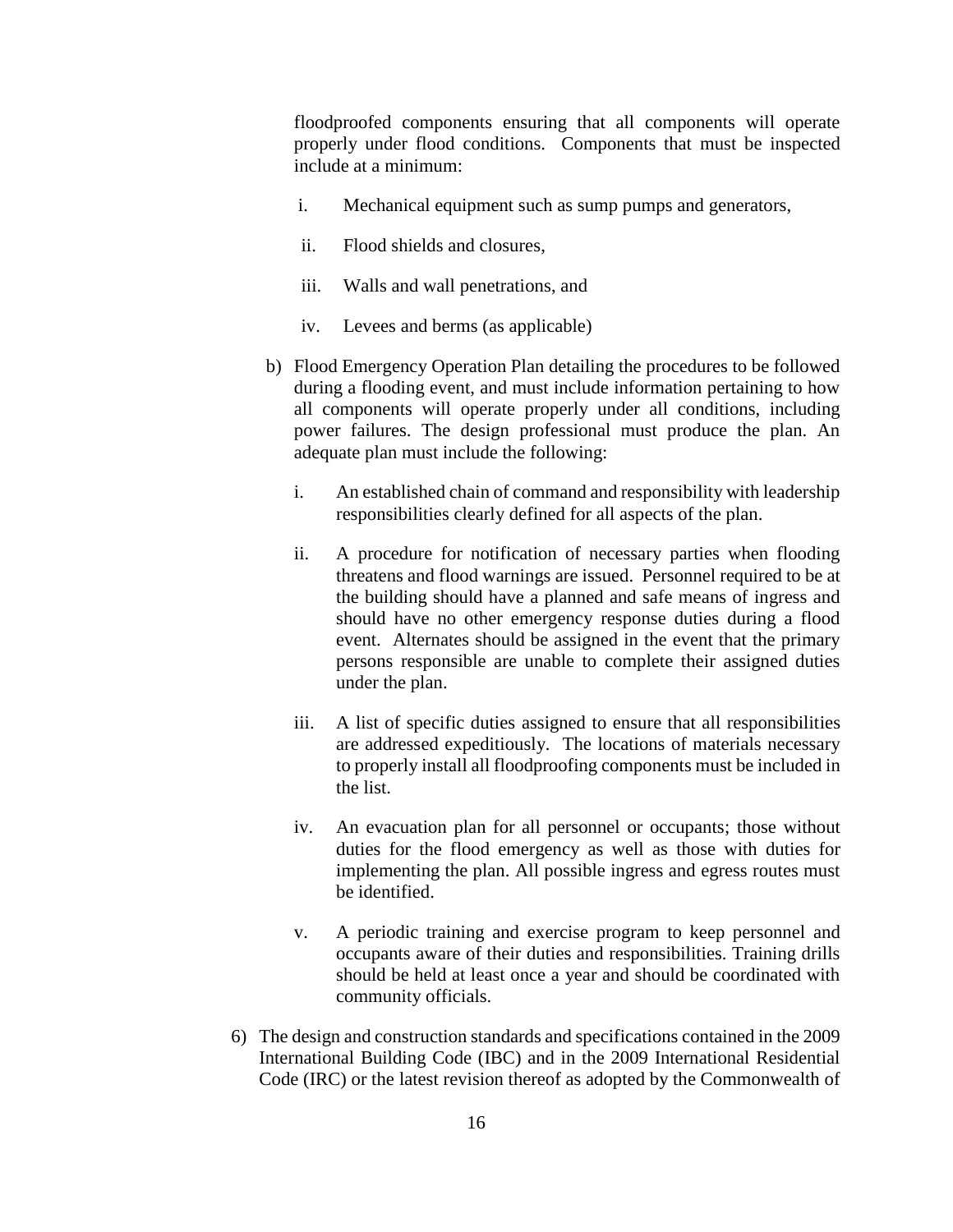Pennsylvania, and ASCE 24 and 34 PA Code (Chapters 401-405 as amended) shall be utilized, where they are more restrictive.

- c. Space below the lowest floor
	- 1) Basements are prohibited.
	- 2) Fully enclosed space below the lowest floor (excluding basements) which will be used solely for the parking of a vehicle, building access, or incidental storage in an area other than a basement, shall be designed and constructed to allow for the automatic entry and exit of flood waters for the purpose of equalizing hydrostatic forces on exterior walls. The term "fully enclosed space" also includes crawl spaces.
	- 3) Designs for meeting this requirement must either be certified by a registered professional engineer, or meet or exceed the following minimum criteria:
		- a) a minimum of two openings having a net total area of not less than one (1) square inch for every square foot of enclosed space installed on two (2) separate walls
		- b) the bottom of all openings shall be no higher than one (1) foot above grade.
		- c) openings may be equipped with screens, louvers, or other coverings or devices provided that they permit the automatic entry and exit of floodwaters.
- d. Historic Structures

Historic structures undergoing repair or rehabilitation that would constitute a substantial improvement as defined in this Article, must comply with all ordinance requirements that do not preclude the structure's continued designation as a historic structure. Documentation that a specific ordinance requirement will cause removal of the structure from the National Register of Historic Places or the State Inventory of Historic places must be obtained from the Secretary of the Interior or the State Historic Preservation Officer. Any exemption from ordinance requirements will be the minimum necessary to preserve the historic character and design of the structure.

e. Accessory structures

Structures accessory to a principal building need not be elevated or floodproofed to remain dry, but shall comply, at a minimum, with the following requirements:

1) the structure shall not be designed or used for human habitation, but shall be limited to the parking of vehicles, or to the storage of tools, material, and equipment related to the principal use or activity.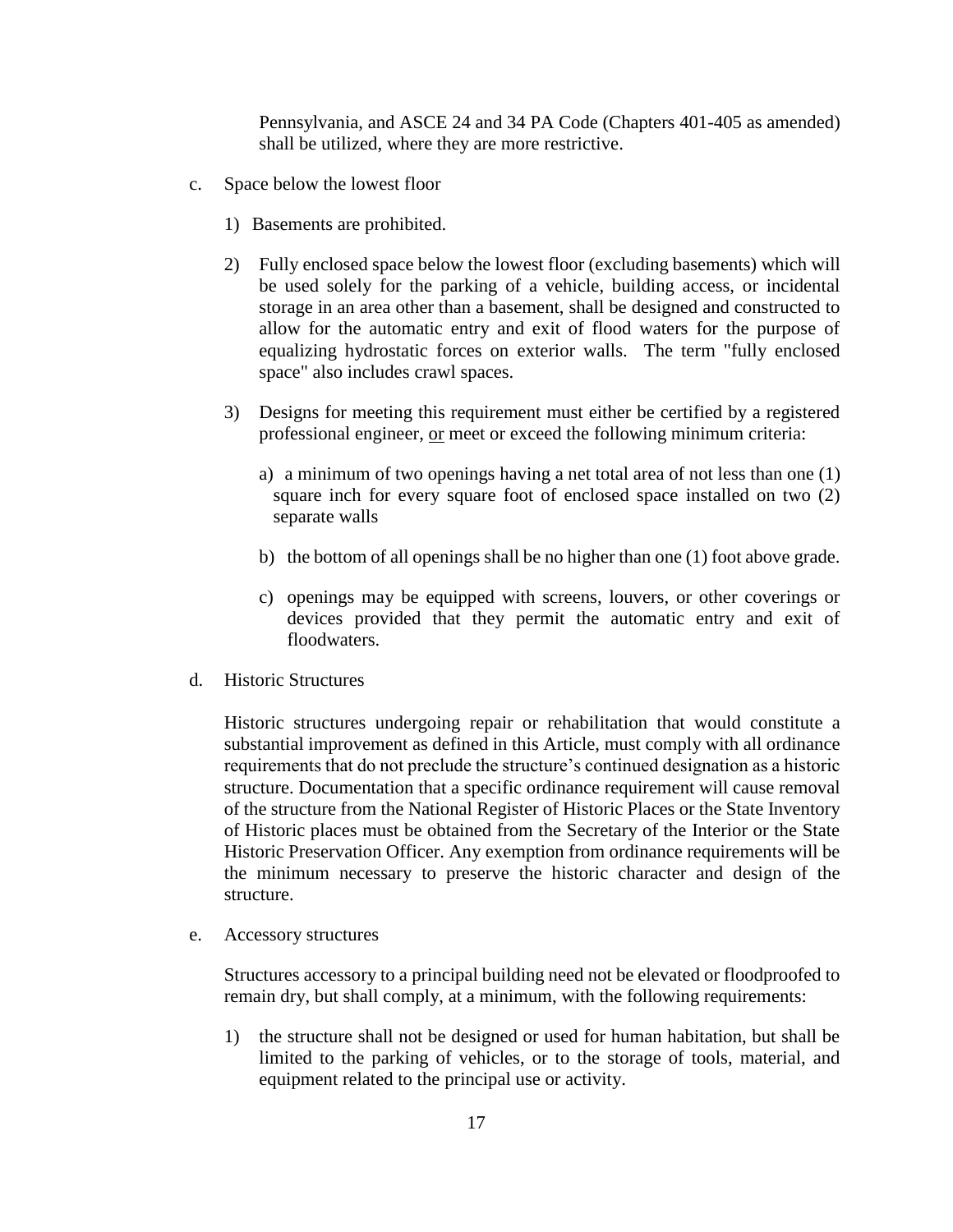- 2) floor area shall not exceed 200 square feet.
- 3) The structure will have a low damage potential.
- 4) the structure will be located on the site so as to cause the least obstruction to the flow of flood waters.
- 5) power lines, wiring, and outlets will be elevated to the Regulatory Flood Elevation.
- 6) permanently affixed utility equipment and appliances such as furnaces, heaters, washers, dryers, etc. are prohibited.
- 7) sanitary facilities are prohibited.
- 8) the structure shall be adequately anchored to prevent flotation, collapse, and lateral movement and shall be designed to automatically provide for the entry and exit of floodwater for the purpose of equalizing hydrostatic forces on the walls. Designs for meeting this requirement must either be certified by a registered professional engineer, or meet or exceed the following minimum criteria:
	- a) a minimum of two openings having a net total area of not less than one (1) square inch for every square foot of enclosed space.
	- b) the bottom of all openings shall be no higher than one (1) foot above grade.
	- c) openings may be equipped with screens, louvers, etc. or other coverings or devices provided that they permit the automatic entry and exit of flood waters.
- 9) For accessory structures that exceed 200 square feet in area (footprint) and that are below the base flood elevation, a variance is required. If a variance is granted, a signed Declaration of Land Restriction (Nonconversion Agreement) shall be recorded on the property deed prior to issuance of the Certificate of Occupancy.
- 10) Prohibit the storage of Hazardous Materials in accessory structures.
- 3. Design and Construction Standards. The following minimum standards shall apply for all construction and development proposed within any Identified Floodplain Area:
	- a. Fill

Within any Identified Floodplain Area, the use of fill shall be prohibited. If a variance is obtained in accordance with the required criteria, then the following provisions apply:

If fill is used, it shall: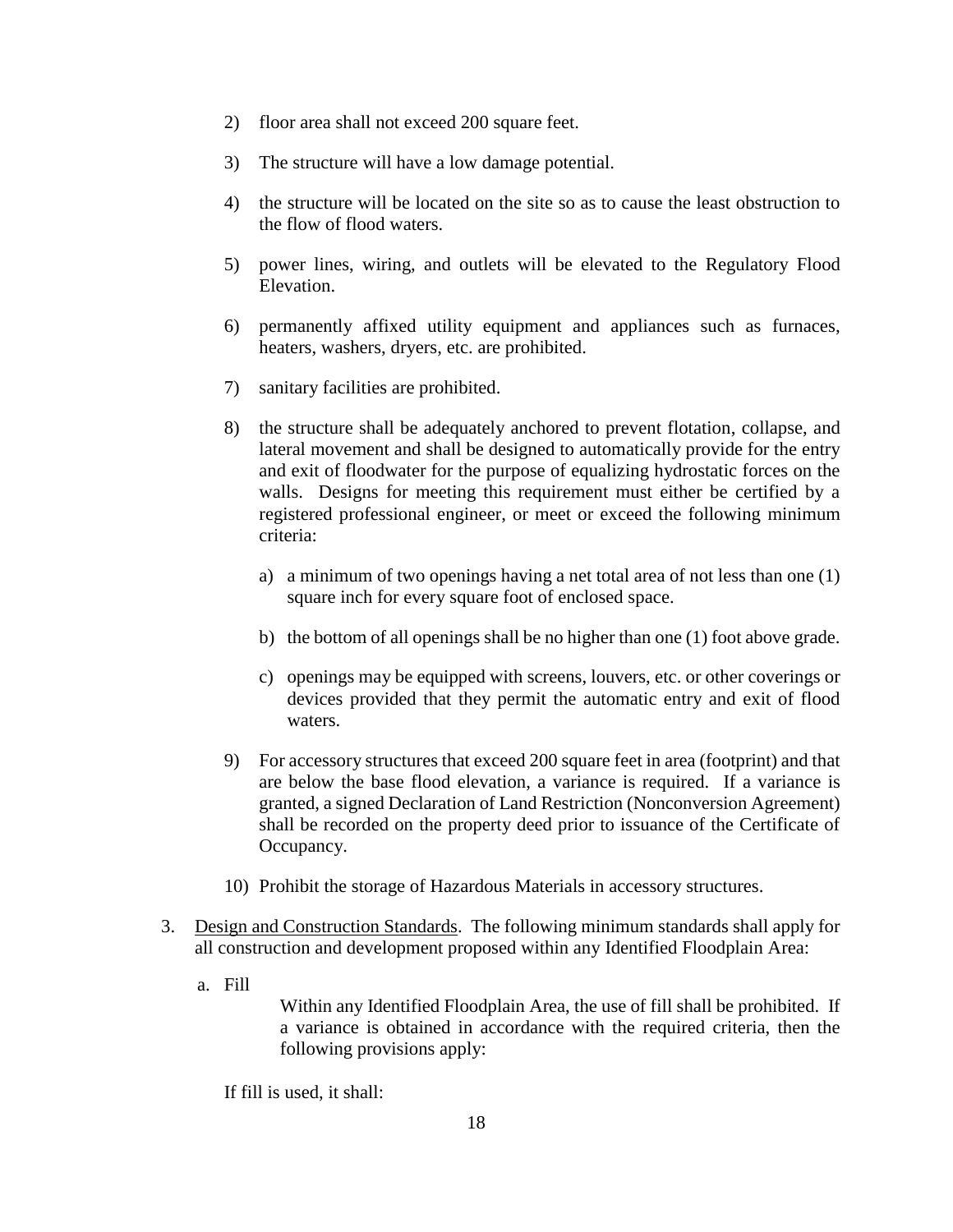- 1) extend laterally at least fifteen (15) feet beyond the building line from all points;
- 2) consist of soil or small rock materials only Sanitary Landfills shall not be permitted;
- 3) be compacted to provide the necessary permeability and resistance to erosion, scouring, or settling;
- 4) be no steeper than one (1) vertical to two (2) horizontal feet unless substantiated data justifying steeper slopes are submitted to, and approved by the Floodplain Administrator; and
- 5) be used to the extent to which it does not adversely affect adjacent properties.
- b. Drainage Facilities

Storm drainage facilities shall be designed to convey the flow of storm water runoff in a safe and efficient manner. The system shall ensure proper drainage along streets, and provide positive drainage away from buildings. The system shall also be designed to prevent the discharge of excess runoff onto adjacent properties.

- c. Water and Sanitary Sewer Facilities and Systems
	- 1) All new or replacement water supply and sanitary sewer facilities and systems shall be located, designed and constructed to minimize or eliminate flood damages and the infiltration of flood waters.
	- 2) Sanitary sewer facilities and systems shall be designed to prevent the discharge of untreated sewage into flood waters.
	- 3) No part of any on-site waste disposal system shall be located within any identified floodplain area except in strict compliance with all State and local regulations for such systems. If any such system is permitted, it shall be located so as to avoid impairment to it, or contamination from it, during a flood.
	- 4) The design and construction provisions of the UCC and FEMA #348, "Protecting Building Utilities From Flood Damages" and "The International Private Sewage Disposal Code" shall be utilized.
	- d. Other Utilities

All other utilities such as gas lines, electrical and telephone systems shall be located, elevated (where possible) and constructed to minimize the chance of impairment during a flood.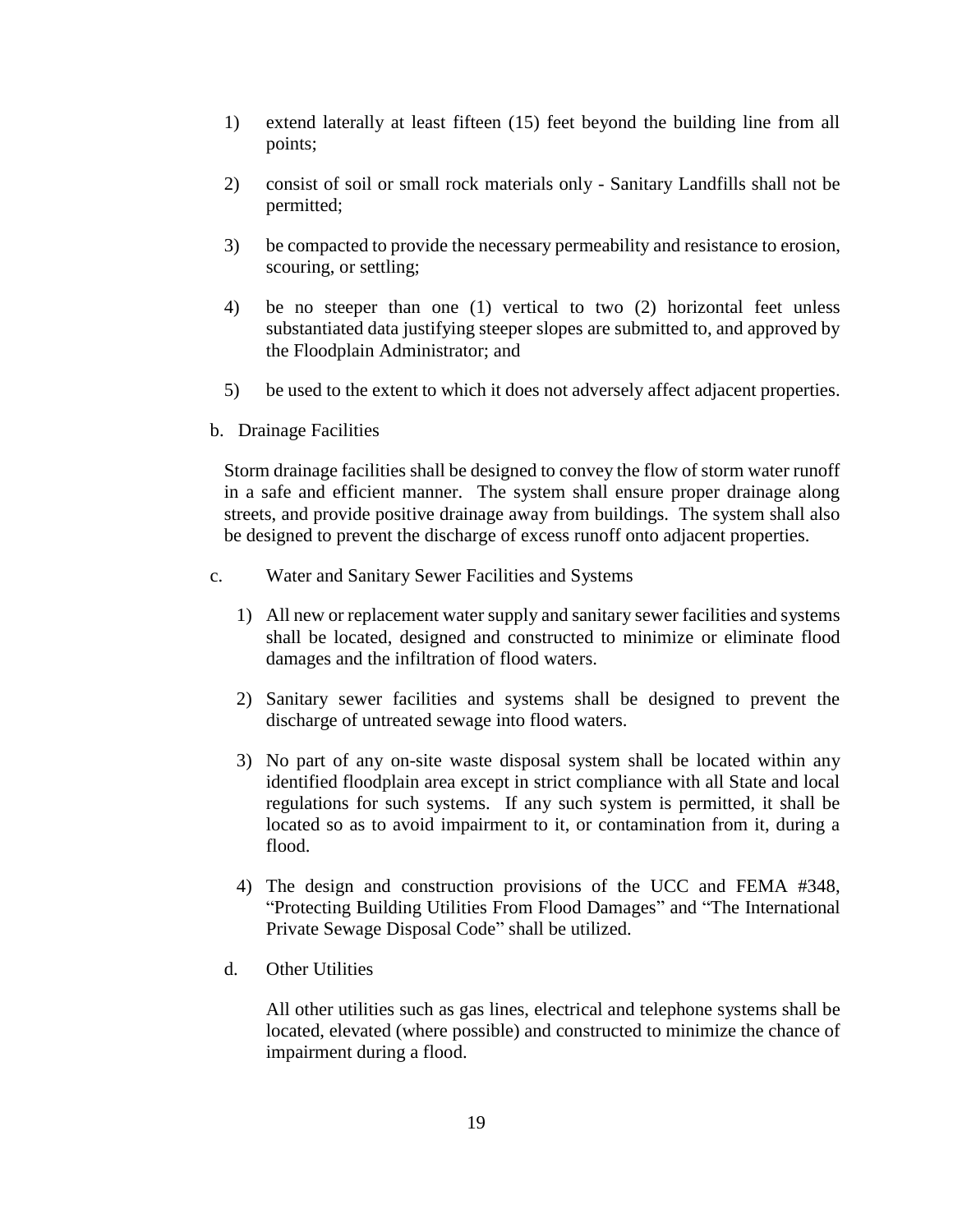e. Streets

The finished elevation of all new streets shall be no more than one (1) foot below the Regulatory Flood Elevation.

f. Storage

All materials that are buoyant, flammable, explosive, or in times of flooding, could be injurious to human, animal, or plant life, and not listed in the section entitled Development Which May Endanger Human Life, shall be stored at or above the Regulatory Flood Elevation or floodproofed to the maximum extent possible.

g. Placement of Buildings and Structures

All buildings and structures shall be designed, located, and constructed so as to offer the minimum obstruction to the flow of water and shall be designed to have a minimum effect upon the flow and height of flood water.

- h. Anchoring
	- 1) All buildings and structures shall be firmly anchored in accordance with accepted engineering practices to prevent flotation, collapse, or lateral movement.
	- 2) All air ducts, large pipes, storage tanks, and other similar objects or components located below the Regulatory Flood Elevation shall be securely anchored or affixed to prevent flotation.
- i. Floors, Walls and Ceilings
	- 1) Wood flooring used at or below the Regulatory Flood Elevation shall be installed to accommodate a lateral expansion of the flooring, perpendicular to the flooring grain without causing structural damage to the building.
	- 2) Plywood used at or below the Regulatory Flood Elevation shall be of a "marine" or "water-resistant" variety.
	- 3) Walls and ceilings at or below the Regulatory Flood Elevation shall be designed and constructed of materials that are "water-resistant" and will withstand inundation.
	- 4) Windows, doors, and other components at or below the Regulatory Flood Elevation shall be made of metal or other "water-resistant" material.
- j. Paints and Adhesives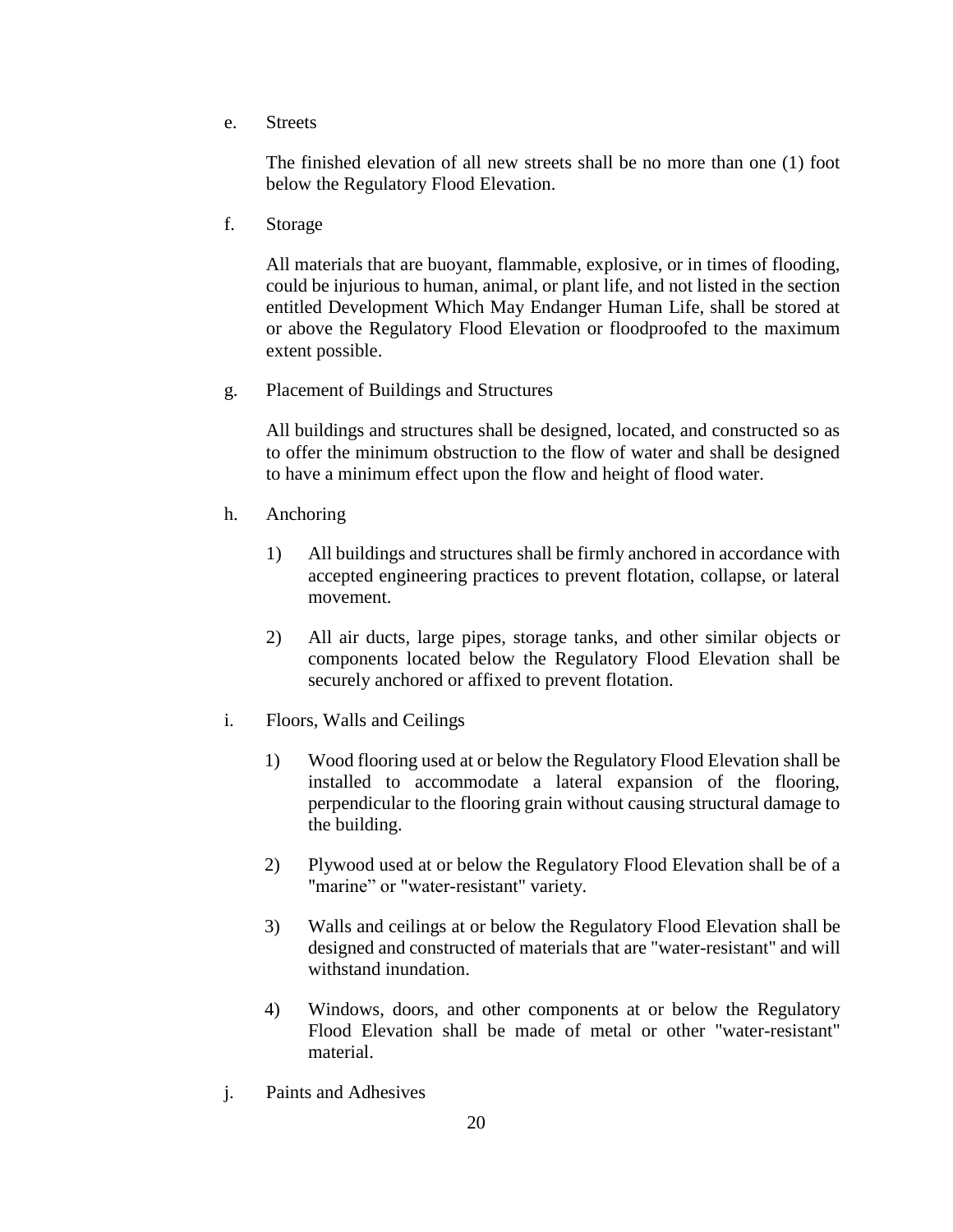- 1) Paints and other finishes used at or below the Regulatory Flood Elevation shall be of "marine" or "water-resistant" quality.
- 2) Adhesives used at or below the Regulatory Flood Elevation shall be of a "marine" or "water-resistant" variety.
- 3) All wooden components (doors, trim, cabinets, etc.) used at or below the Regulatory Flood Elevation shall be finished with a "marine" or "water-resistant" paint or other finishing material.
- k. Electrical Components
	- 1) Electrical distribution panels shall be at least three (3) feet above the base flood elevation.
	- 2) Separate electrical circuits shall serve lower levels and shall be dropped from above.
- l. Equipment
	- 1) Water heaters, furnaces, air conditioning and ventilating units, and other electrical, mechanical or utility equipment or apparatus shall not be located below the Regulatory Flood Elevation and shall be anchored to resist floatation, collapse, and lateral movement
	- 2) Ductwork shall be elevated to or above the Regulatory Flood Elevation or floodproofed to remain water resistant.
- m. Fuel Supply Systems

All gas and oil supply systems shall be designed to prevent the infiltration of flood waters into the system and discharges from the system into flood waters. Additional provisions shall be made for the drainage of these systems in the event that flood water infiltration occurs.

n. Uniform Construction Code Coordination

The Standards and Specifications contained in 34 PA Code (Chapters 401-405), as amended and not limited to the following provisions shall apply to the above and other sections and sub-sections of this Article, to the extent that they are more restrictive and supplement the requirements of this Article.

International Building Code (IBC) 2009 or the latest revision thereof as adopted by the Commonwealth of Pennsylvania:

Secs. 801, 1202, 1403, 1603, 1605, 1612, 3402, and Appendix G.

International Residential Building Code (IRC) 2009 or the latest revision thereof as adopted by the Commonwealth of Pennsylvania: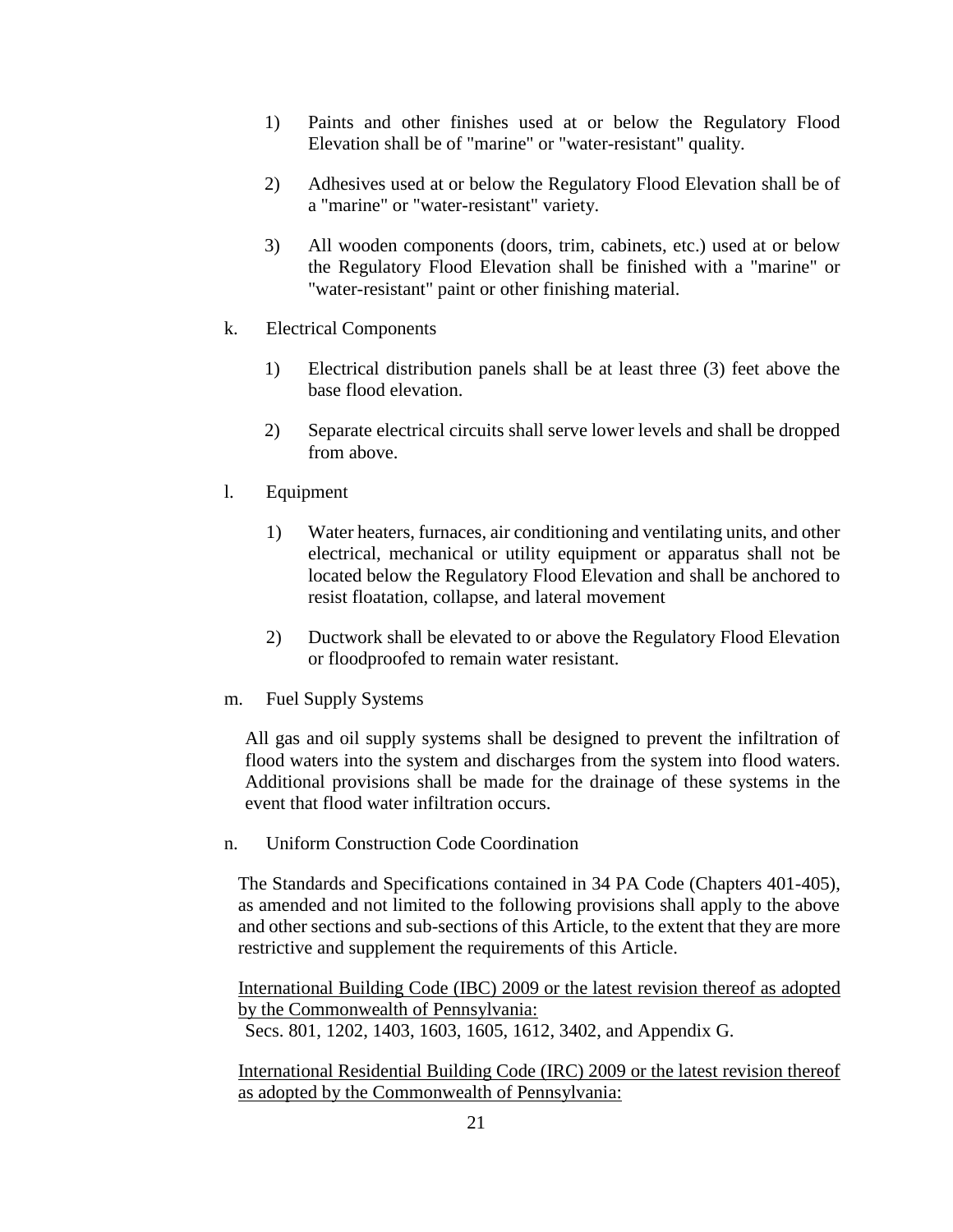Secs. R104, R105, R109, R322, Appendix E, and Appendix J.

- 2. Development Which May Endanger Human Life. Within any Identified Floodplain Area, any structure of the kind described below shall be prohibited. No variance shall be granted due to the danger to the public health, safety and welfare.
	- a. In accordance with the Pennsylvania Floodplain Management Act, and the regulations adopted by the Department of Community and Economic Development as required by the Act, any new or substantially improved structure which:
		- 1) will be used for the production or storage of any of the following dangerous materials or substances; or,
		- 2) will be used for any activity requiring the maintenance of a supply of more than 550 gallons, or other comparable volume, of any of the following dangerous materials or substances on the premises; or,
		- 3) will involve the production, storage, or use of any amount of radioactive substances;

shall be prohibited. The following list of materials and substances are considered dangerous to human life:

- Acetone
- Ammonia
- Benzene
- Calcium carbide
- Carbon disulfide
- Celluloid
- Chlorine
- Hydrochloric acid
- Hydrocyanic acid
- Magnesium
- Nitric acid and oxides of nitrogen
- Petroleum products (gasoline, fuel oil, etc.)
- Phosphorus
- Potassium
- Sodium
- Sulphur and sulphur products
- Pesticides (including insecticides, fungicides, and rodenticides)
- Radioactive substances, insofar as such substances are not otherwise regulated.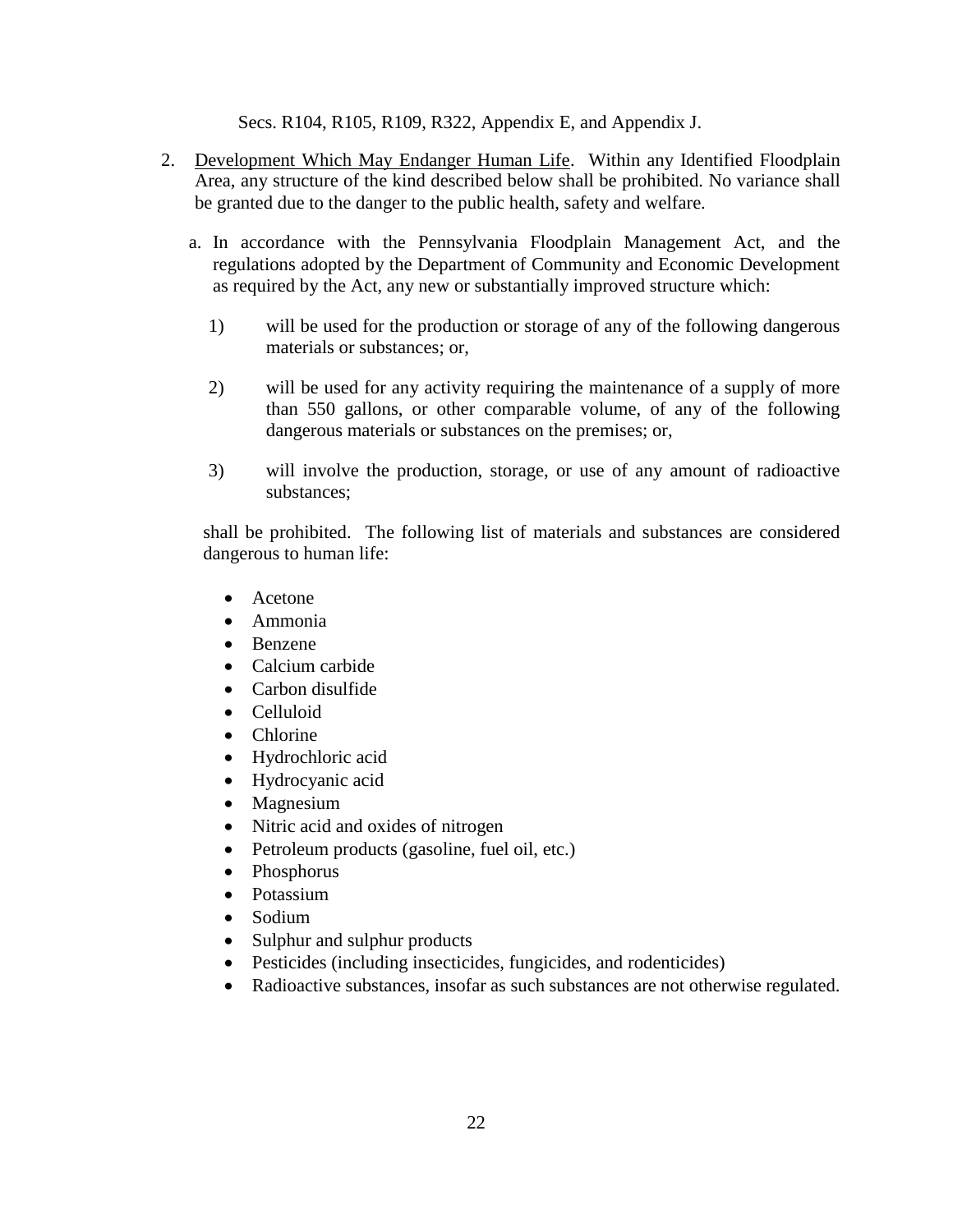- 3. Special Requirements for Subdivisions and Development. All subdivision proposals and development proposals containing at least 50 lots or at least 5 acres, whichever is the lesser, in Identified Floodplain Areas where base flood elevation data are not available, shall be supported by hydrologic and hydraulic engineering analyses that determine base flood elevations and floodway information. The analyses shall be prepared by a licensed professional engineer in a format required by FEMA for a Conditional Letter of Map Revision (CLOMR) and Letter of Map Revision (LOMR). Submittal requirements and processing fees shall be the responsibility of the applicant.
- 4. Special Requirements for Manufactured Homes.
	- a. Within any Identified Floodplain Area new manufactured homes shall be prohibited.
	- b. Where a manufactured home already exists within any Identified Floodplain Area, all manufactured homes, and any improvements thereto, shall be:
		- 1) placed on a permanent foundation;
		- 2) elevated so that the lowest floor of the manufactured home is at least one and one half (1 ½) feet above base flood elevation;
		- 3) and anchored to resist flotation, collapse, or lateral movement.
	- c. Equipment requirement:
		- 1) Water heaters, furnaces, air conditioning and ventilating units, and other electrical, mechanical or utility equipment or apparatus shall not be located below the Regulatory Flood Elevation and shall be anchored to resist floatation, collapse, and lateral improvement.
		- 2) Ductwork shall be elevated to or above the Regulatory Flood Elevation or floodproofed to remain water resistant.
	- d. Installation of manufactured homes shall be done in accordance with the manufacturers' installation instructions as provided by the manufacturer. Where the applicant cannot provide the above information, the requirements of Appendix E of the 2009 "International Residential Building Code" or the "U.S. Department of Housing and Urban Development's Permanent Foundations for Manufactured Housing," 1984 Edition, draft or latest revision thereto and 34 PA Code Chapter 401-405 shall apply.
	- e. Consideration shall be given to the installation requirements of the 2009 IBC, and the 2009 IRC or the latest revision thereto as adopted by the Commonwealth of Pennsylvania, and 34 PA Code, as amended where appropriate and/or applicable to units where the manufacturers' standards for anchoring cannot be provided or were not established for the proposed unit(s) installation.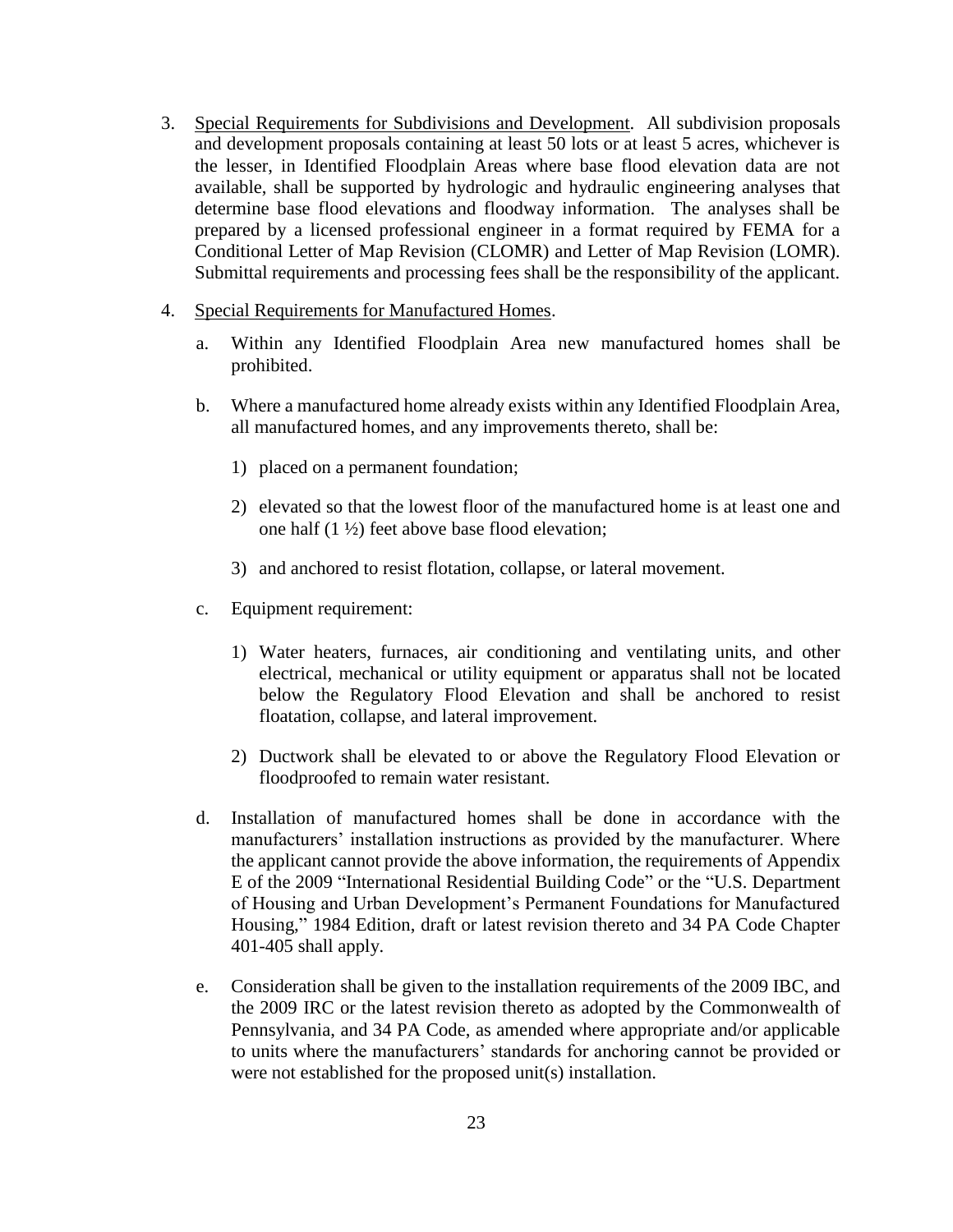- 5. Special Requirements for Recreational Vehicles. Within any Identified Floodplain Area recreational vehicles shall be prohibited. If a variance is obtained in accordance with the required criteria, then the following provisions apply:
	- a. Recreational vehicles in Zones A, A1-30, AH and AE must:
		- 1) be on the site for fewer than 180 consecutive days, and
		- 2) be fully licensed and ready for highway use.

#### **F. PROHIBITED USES**

- 1. General. In accordance with the administrative regulations promulgated by the Department of Community and Economic Development to implement the Pennsylvania Floodplain Management Act, the following activities shall be prohibited within any Identified Floodplain Area and shall not be eligible for variance consideration.
	- a. The commencement of any of the following activities; or the construction, enlargement, or expansion of any structure used, or intended to be used, for any of the following activities:
		- 1) Hospitals
		- 2) Nursing homes
		- 3) Jails or prisons
		- 4) The commencement of, or any construction of, a new manufactured home, manufactured home park or manufactured home subdivision, or substantial improvement to an existing manufactured home park or manufactured home subdivision.
		- 5) Junk yard
		- 6) Cemeteries

## **G. EXISTING STRUCTURES IN IDENTIFIED FLOODPLAIN AREAS**

1. Existing Structures. The provisions of this Article do not require any changes or improvements to be made to lawfully existing structures. However, when an improvement is made to any existing structure, the provisions of below shall apply to such improvements.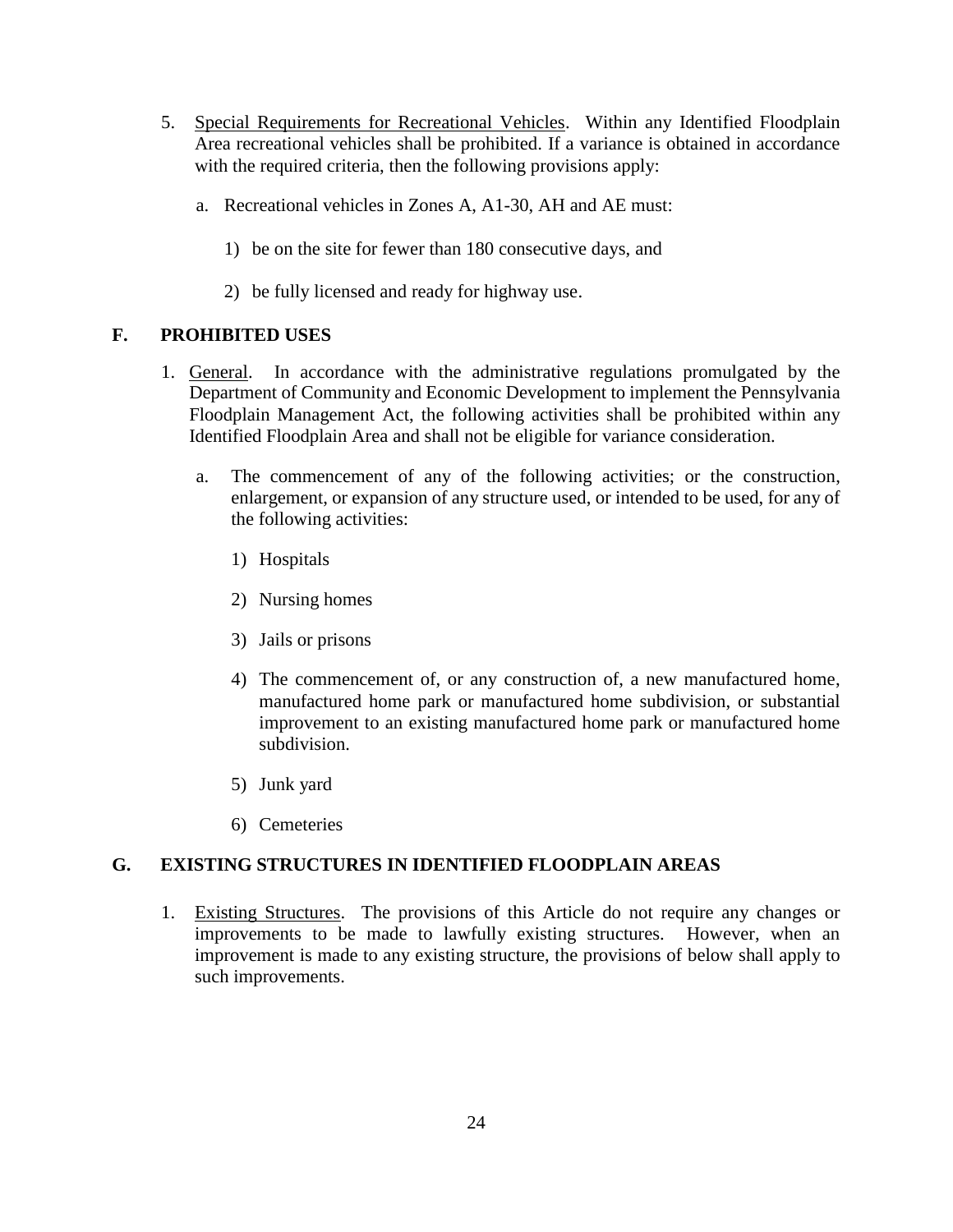- 2. Improvements. All uses or structures in the Identified Floodplain Area lawfully existing on the effective date of this Article that do not conform with the provisions of this Article shall be deemed to be nonconforming. Such nonconforming uses or structures may be continued, maintained, repaired, and flood-proofed, except as otherwise prohibited in this Article. Such nonconforming uses or structures may be improved to comply with current Pennsylvania or Township health, safety or sanitary code specifications that are solely necessary to assure safe living conditions, subject to the following conditions:
	- a. No expansion or enlargement of an existing structure shall be allowed within any Floodway Area/District that would cause any increase in BFE.
	- b. No expansion or enlargement of an existing structure shall be allowed within AE Area/District without floodway that would, together with all other existing and anticipated development, increase the BFE more than one (1) foot at any point.
	- c. Any modification, alteration, reconstruction, or improvement of any kind to an existing structure to an extent or amount of fifty (50) percent or more of its market value, shall constitute a substantial improvement and shall be undertaken only in full compliance with the provisions of this Article.
	- d. The above activity shall also address the requirements of the 34 PA Code, as amended and the 2009 IBC and the 2009 IRC or most recent revision thereof as adopted by the Commonwealth of Pennsylvania.
	- e. Within any Floodway Area/District, no new construction or development shall be allowed, unless the appropriate permit is obtained from the Department of Environmental Protection Regional Office
	- f. Within any AE Area/District without Floodway, no new construction or development shall be located within the area measured fifty (50) feet landward from the top-of-bank of any watercourse, unless the appropriate permit is obtained from the Department of Environmental Protection Regional Office.
	- g. Abandonment. Notwithstanding provisions in Article 10 of this Zoning Ordinance to the contrary, no abandoned nonconforming use or structure shall be reestablished, repaired, or re-occupied except in conformance with this Article. The Township may require the removal of any abandoned nonconforming use or structure, upon a determination that the use or structure constitutes a threat to public safety.
	- h. Any modification, alteration, reconstruction, or improvement of any kind to an existing structure, to an extent or amount of less than fifty (50) percent of its market value, shall be elevated and/or floodproofed to the greatest extent possible.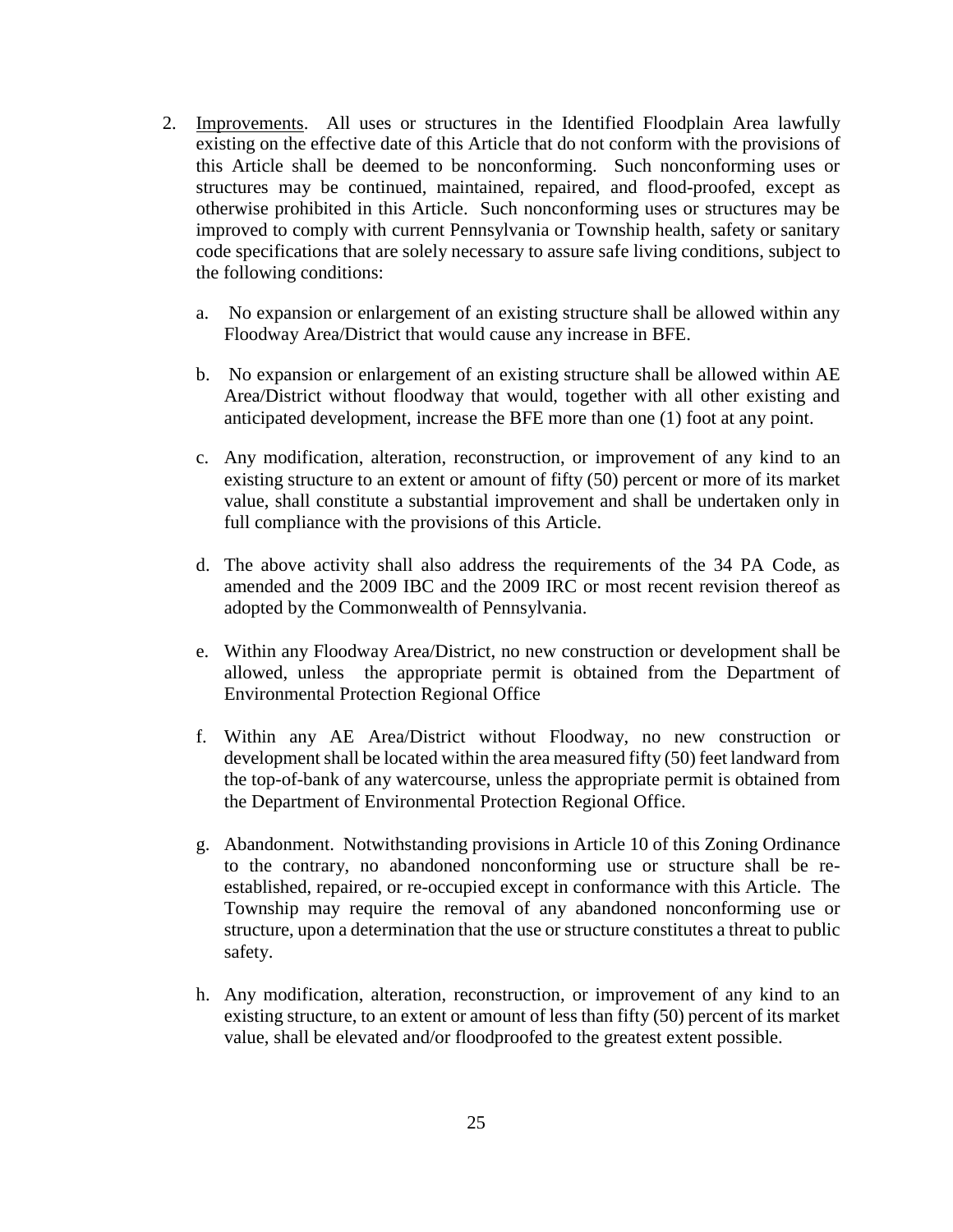#### **H. VARIANCES**

- 1. General. If compliance with any of the requirements of this Article would result in an exceptional hardship to a prospective builder, developer or landowner, the Township of Newlin Zoning Hearing Board may, upon request, grant relief from the strict application of the requirements.
- 2. Variance Procedures and Conditions. Requests for variances shall be considered by the Township of Newlin Zoning Hearing Board in accordance with the procedures contained in the Zoning Ordinance, in this Article, and the following:
	- a. No variance shall be granted for any construction, development, use, or activity within any Floodway Area/District that would cause any increase in the BFE.
	- b. No variance shall be granted for any construction, development, use, or activity within any AE Area/District without floodway that would, together with all other existing and anticipated development, increase the BFE more than one (1) foot at any point.
	- c. If granted, a variance shall involve only the least modification necessary to provide relief.
	- d. In granting any variance, the Township of Newlin Zoning Hearing Board shall attach whatever reasonable conditions and safeguards it considers necessary in order to protect the public health, safety, and welfare, and to achieve the objectives of this Article.
	- e. Whenever a variance is granted, the Township of Newlin Zoning Hearing Board shall notify the applicant in writing that:
		- 1) The granting of the variance may result in increased premium rates for flood insurance.
		- 2) Such variances may increase the risks to life and property.
	- f. In reviewing any request for a variance, the Township of Newlin Zoning Hearing Board shall consider, at a minimum, the following:
		- 1) That there is good and sufficient cause.
		- 2) That failure to grant the variance would result in exceptional hardship to the applicant.
		- 3) That the granting of the variance will
			- a) neither result in an unacceptable or prohibited increase in flood heights, additional threats to public safety, or extraordinary public expense,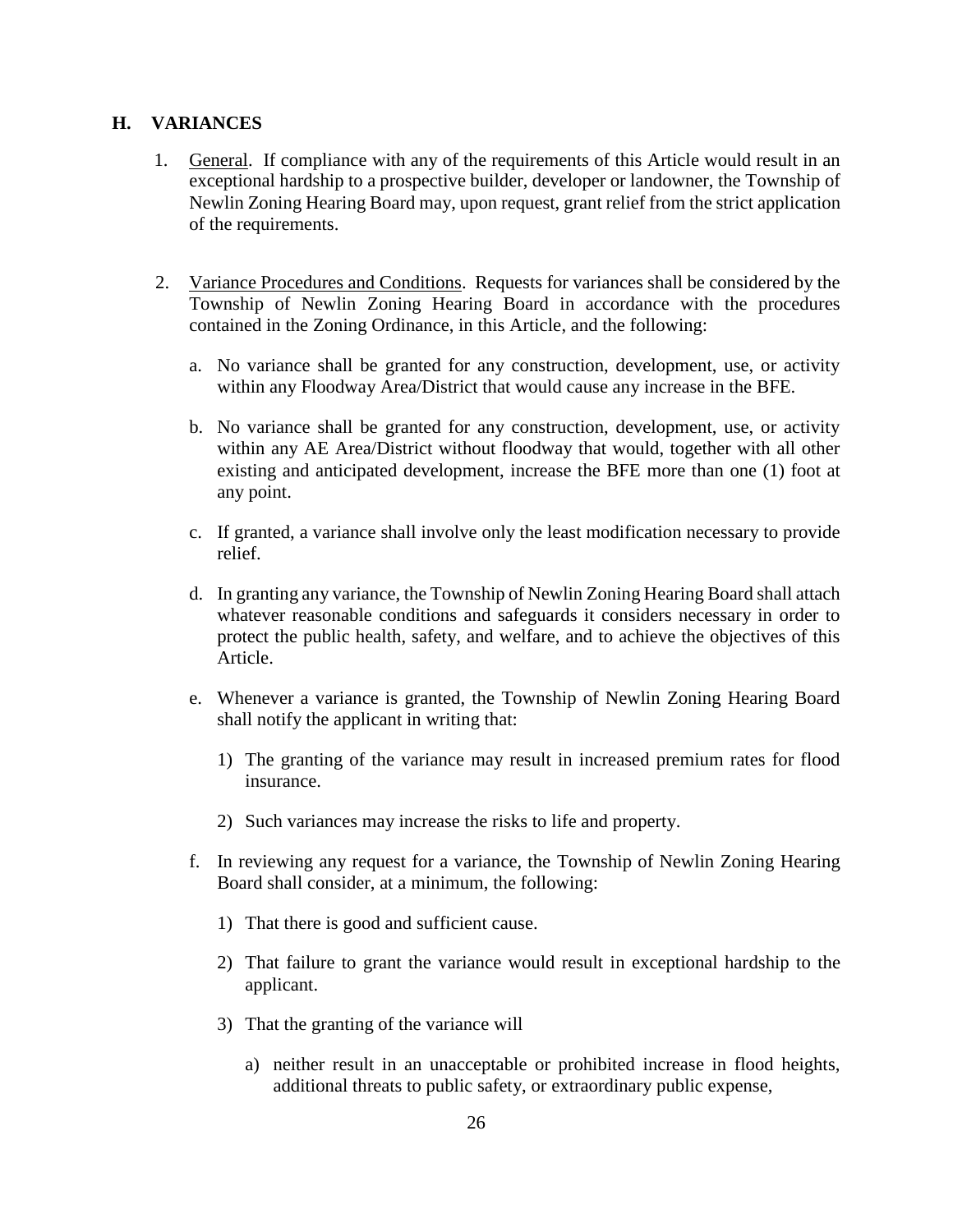- b) nor create nuisances, cause fraud on, or victimize the public, or conflict with any other applicable state or local ordinances and regulations.
- g. A complete record of all variance requests and related actions shall be maintained by the Township of Newlin Zoning Hearing Board. In addition, a report of all variances granted during the year shall be included in the annual report to the FEMA.

Notwithstanding any of the above, however, all structures shall be designed and constructed so as to have the capability of resisting the one-percent (1%) annual chance flood."

**SECTION 2.** Article I, Section 107, titled, "Zoning Districts" is amended to read as follows:

#### "**SECTION 107 ZONING DISTRICTS**

The following districts are established:

- A. Flexible Rural Development District
- B. Agricultural Preservation District
- C. Steep Slope Conservation Overlay District
- D. Village Overlay District
- E. Airport Overlay District

The Township consists of base zoning which includes the Flexible Rural Development District and the Agricultural Preservation District. The Steep Slope Conservation Overlay District is not mapped but apply to areas that meet the definitions of steep slopes in this Zoning Ordinance. The Village Overlay District, applicable to the Embreeville and Mortonville villages, is mapped in the Appendix to this Zoning Ordinance. The Airport Overlay District applies to the G.O. Carlson Airport, including the Chester County G.O. Carlson Airport Surface Areas illustrated in the Appendix to this Zoning Ordinance."

**SECTION 3**. Article I, Section 108, titled, "Interpretation of Boundaries" is amended to read as follows:

## "**SECTION 108 INTERPRETATIONS OF BOUNDARIES**

The Township contains two base zoning districts – the Flexible Rural Development District and the Agricultural Preservation District. Within those zoning districts, areas over 20% slope shall be deemed to be an overlay district as determined and set forth in Section 529 and Section 613 of this Zoning Ordinance. The requirements of the Steep Slope Overlay District shall be in addition to and shall supersede the requirements of the underlying base zoning district when they are inconsistent."

**SECTION 4.** Article 1, Section 109, titled, "Summary Tables" is amended by adopting a new Table 16, which is attached hereto as **Exhibit "A"** which Table shall include a summary of permitted uses, special exception uses, conditional uses and accessory uses in the various zoning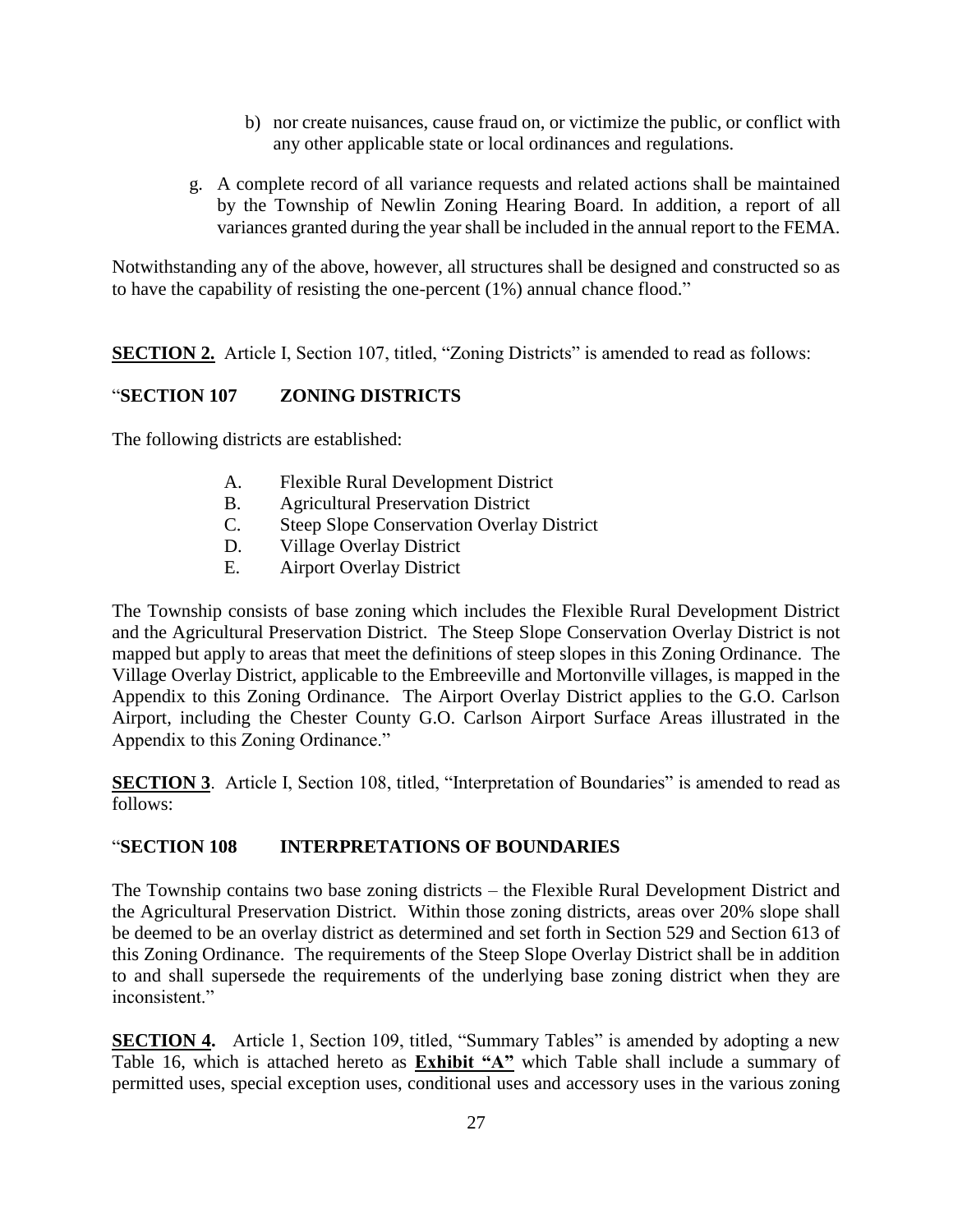districts. Table 16 is intended as a reference and for convenience. In the event of a conflict between the Table and the text in the Zoning Ordinance, the text in the Ordinance shall prevail.

**SECTION 5.** Article 2, Section 201, titled, "Definitions" is hereby amended to replace the following terms which shall read as follows:

**FLOOD, BASE** - A flood which has a one percent chance of being equaled or exceeded in any given year (also called the "100-year flood" or one-percent (1%) annual chance flood).

**FLOOD ELEVATION, BASE** – The elevation shown on the Flood Insurance Rate Map (FIRM) for Zones AE, AH, A1-30 that indicates the water surface elevation resulting from a flood that has a 1-percent or greater chance of being equaled or exceeded in any given year.

**FLOOD ELEVATION, REGULATORY** - The Base Flood elevation, plus a freeboard safety factor of one and one-half feet.

**FLOOD FRINGE** - The remaining portions of the Base floodplain in those areas in the Flood Insurance Study where a floodway has been delineated. The basis for the outermost boundary of this area shall be the 100-year flood elevations as shown in the flood profiles contained in the Flood Insurance Study.

**FLOODPLAIN, APPROXIMATED** - The areas identified as Zone A in the Flood Insurance Study for which 100-year flood elevations have been provided. When available, information from other Federal, State, and other acceptable sources shall be used to determine the Base elevation, as well as a floodway area, if possible. When no other information is available, the Base elevation shall be determined by using a point on the boundary of the Identified Floodplain Area that is nearest the construction site in question.

**FLOODWAY**\*- The channel of a river or other watercourse and the adjacent land areas that must be reserved in order to discharge the base flood without cumulatively increasing the water surface elevation more than one foot. This includes areas identified as "Floodway" in the Flood Insurance Study prepared by FEMA. The term shall also include floodway areas that have been identified in other available studies or sources of information for those floodplain areas where no floodway has been identified in the Flood Insurance Study.

**STRUCTURE** - Anything constructed or erected on or attached to the ground including, a walled and roofed building, a gas or liquid storage tank, sheds, manufactured homes, and other similar items."

\*The existing definition section erroneously contains two definitions of Floodway. The above definition shall be the only definition of Floodway hereby contained in Section 201.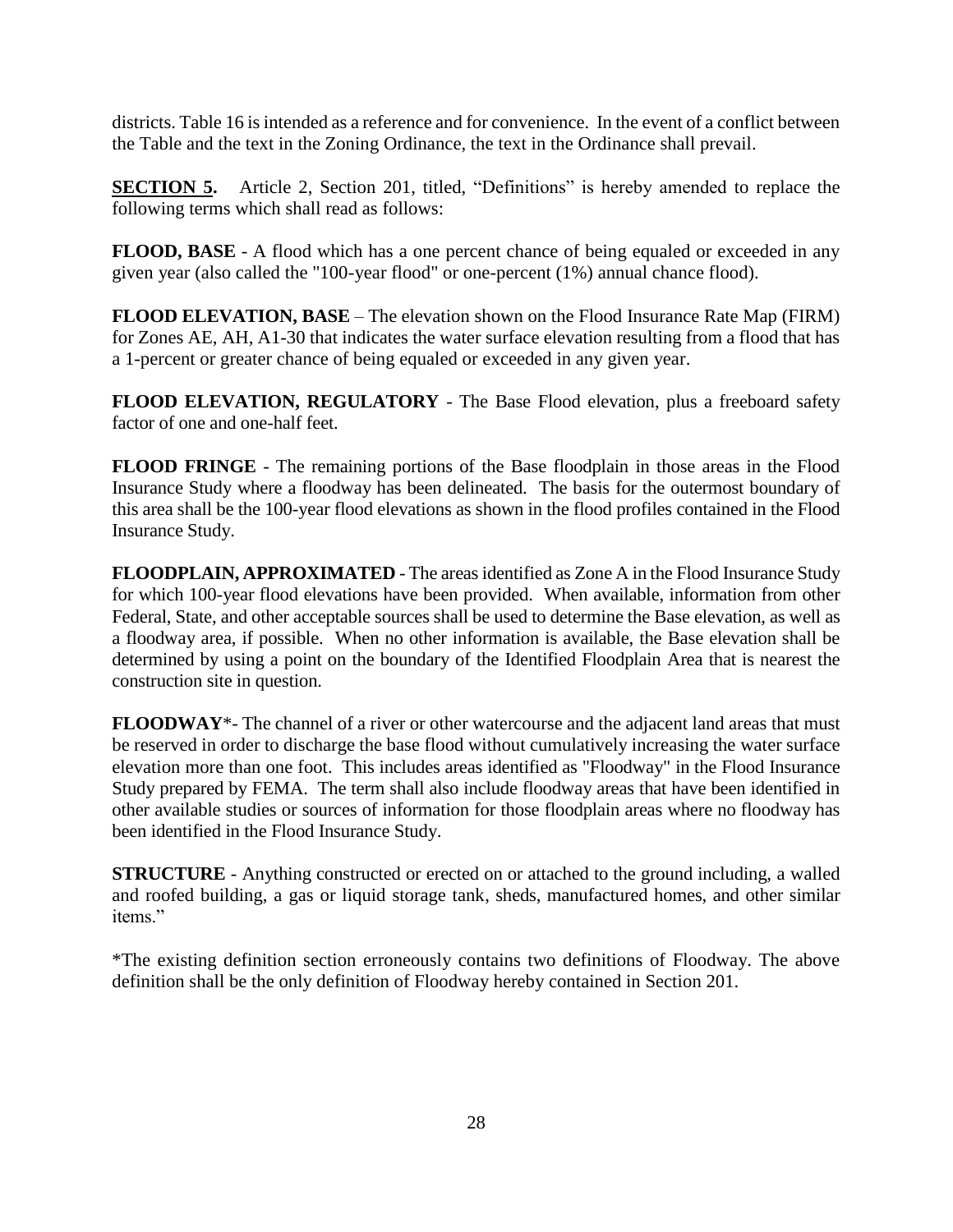**SECTION 6.** Article 2, Section 201, titled, "Definitions" is hereby amended to include the following new definitions:

**"EXISTING MANUFACTURED HOME PARK OR SUBDIVISION** – a manufactured home park or subdivision for which the construction of facilities for servicing the lots on which the manufactured homes are to be affixed (including, at a minimum, the installation of utilities, the construction of streets, and either final site grading or the pouring of concrete pads) is completed before the effective date of the floodplain management regulations adopted by the Township.

**EXPANSION TO AN EXISTING MANUFACTURED HOME PARK OR SUBDIVISION** – the preparation of additional sites by the construction of facilities for servicing the lots on which the manufactured homes are to be affixed (including the installation of utilities, the construction of streets, and either final site grading or the pouring of concrete pads).

**FLOOD INSURANCE RATE MAP (FIRM)** - the official map on which the Federal Emergency Management Agency has delineated both the areas of special flood hazards and the risk premium zones applicable to the community.

**FLOOD INSURANCE STUDY (FIS)** - the official report provided by the Federal Emergency Management Agency that includes flood profiles, the Flood Insurance Rate Map, the Flood Boundary and Floodway Map, and the water surface elevation of the base flood.

**IDENTIFIED FLOODPLAIN AREA(S)** – this term is an umbrella term that includes all of the areas with the Township to enforce floodplain regulations. It will always include the area identified as the Special Flood Hazard Area on the Flood Insurance Rate Maps and Flood Insurance Study, but may include additional areas identified by the Township.

**NEW MANUFACTURED HOME PARK OR SUBDIVISION** – a manufactured home park or subdivision for which the construction of facilities for servicing the lots on which the manufactured homes are to be affixed (including at a minimum, the installation of utilities, the construction of streets, and either final site grading or the pouring of concrete pads) is completed on or after the effective date of floodplain management regulations adopted by the Township.

**SPECIAL FLOOD HAZARD AREA (SFHA)** - means an area in the floodplain subject to a 1 percent or greater chance of flooding in any given year. It is shown on the FIRM as Zone A, AO, A1 A30, AE, A99, or, AH.

**START OF CONSTRUCTION** - includes substantial improvement and other proposed new development and means the date the floodplain permit was issued, provided the actual start of construction, repair, reconstruction, rehabilitation, addition, placement, or other improvement was within 180 days after the date of the permit and shall be completed within twelve (12) months after the date of issuance of the permit unless a time extension is granted, in writing, by the Floodplain Administrator. The actual start means either the first placement of permanent construction of a structure on a site, such as the pouring of slab or footings, the installation of piles, the construction of columns, or any work beyond the stage of excavation; or the placement of a manufacture home on a foundation. Permanent construction does not include land preparation, such as clearing,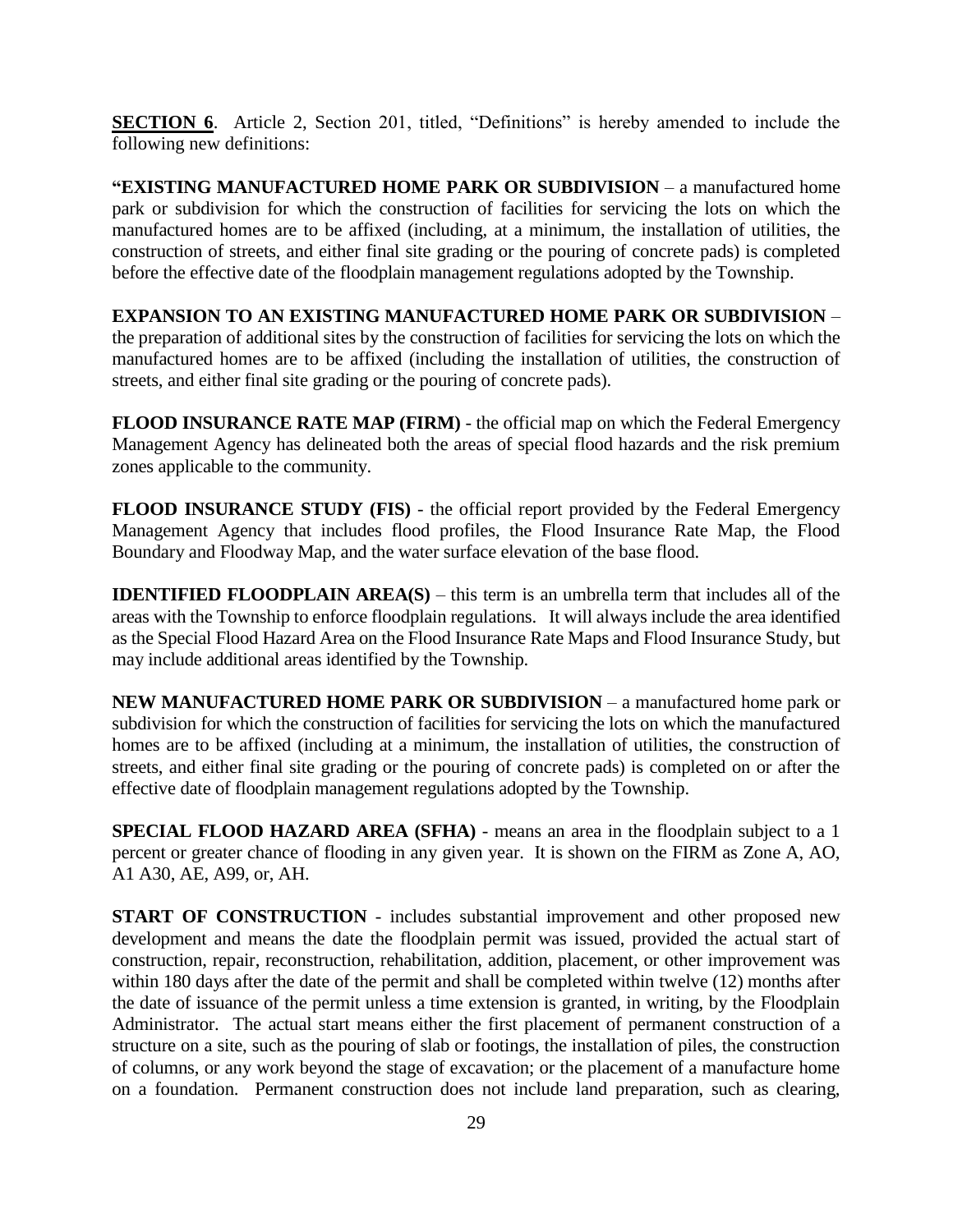grading, and filling; nor does it include the installation of streets and walkways; nor does it include excavation for a basement, footings, piers, or foundations or the erection of temporary forms; nor does it include the installation on the property of accessory buildings, such as garages or sheds not occupied as dwelling units or not part of the main structure. For a substantial improvement, the actual start of construction means the first alteration of any wall, ceiling, floor, or other structural part of a building, whether or not that alteration affects the external dimensions of the building.

**VIOLATION** – for floodplain management purposes, a violation means the failure of a structure or other development to be fully compliant with the Township's floodplain management regulations. A structure or other development without the elevation certificate, other certifications, or other evidence of compliance required in 44 CFR  $\S 60.3(b)(5)$ , (c)(4), (c)(10), (d)(3), (e)(2), (e)(4), or (e)(5) is presumed to be in violation until such time as that documentation is provided."

**SECTION 7.** Section 527.A.1 of Article 5 and Section 625.A.1 of Article 6 are both hereby amended by removing the reference to "Floodplain Conservation Overlay District" in the first sentence of both subparagraphs (1) and replacing such reference with the phrase "Identified Floodplain Area".

**SECTION 8**. Section 613 of Article 6 is hereby amended to read as follows:

## "**SECTION 613 STEEP SLOPE DISTRICT SPECIAL EXCEPTION USES**

- **A. General Standards and Criteria.** In deciding upon applications for special exception uses in the Steep Slope Conservation Overlay District, the Zoning Hearing Board shall also evaluate and determine whether the following standards and criteria have been complied with:
	- 1. That the proposed land use requires a steep slope location.
	- 2. That reasonable alternatives which do not involve encroachment into the steep slope area do not exist.
	- 3. That the proposed use is compatible with existing and anticipated developments.
	- 4. That the proposed use is compatible with the Township Comprehensive Plan.
	- 5. That access to the site by emergency vehicles during times of natural disasters, collapse of foundation, of other emergency, is preserved.
	- 6. That the natural, scenic, and aesthetic values of the proposed site will be preserved.
	- 7. That important archaeological sites, historic sites or structures, endangered flora or fauna, or other especially valuable land uses, will be preserved.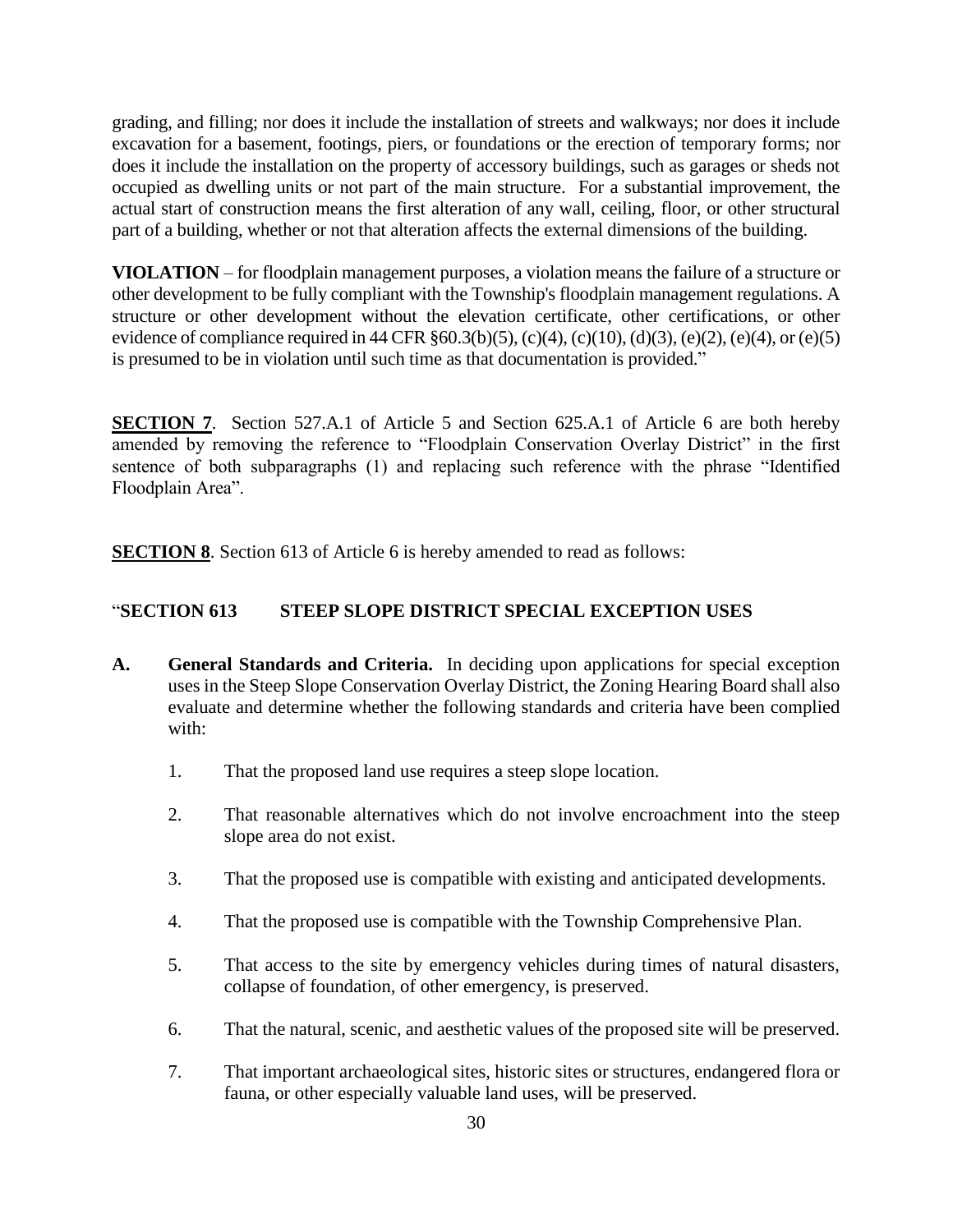- 8. That a minimum of potential danger, damage, or injury to all adjoining parcels will result.
- 9. That the proposed land use will not cause:
	- a. a significant threat to public safety,
	- c. an extraordinary potential public expense,
	- d. the creation of nuisances, or
	- e. a conflict with any law or regulation."

**SECTION 9.** Section 613.D of Article 6 shall be removed and deleted in its entirety.

**SECTION 10.** Section 801.E.3 of Article 8 shall be removed and deleted in its entirety.

**SECTION 11.** Section 1004 of Article 10 shall be amended to read as follows:

#### **"SECTION 1004 RESTORATION OF DAMAGED NON-CONFORMING STRUCTURES OR USES**

A non-conforming structure or use which is partially damaged or entirely destroyed may be rebuilt and occupied for the same use as before the damage occurred, provided the reconstructed structure or use is not larger or more intensive than the damaged structure or results in new nonconformities, and provided that a good-faith effort is made to commence reconstruction within one year after the initial damage, and is completed not more than one year later."

**SECTION 12.** Section 1204.C of Article 12 shall be amended to read as follows:

"C. **Appeals from Determinations related to Floodplain Regulations**. When specifically authorized under the Floodplain Regulations of this Zoning Ordinance, the Zoning Hearing Board shall hear appeals from any determinations or decisions rendered related to such Floodplain Regulations."

**SECTION 13.** Section 1209.D.5 of Article 12 shall be amended to read as follows:

"5. For development with Identified Floodplain Areas subject to the Floodplain Regulations of this Zoning Ordinance, that the application complies with the applicable regulations as set forth in the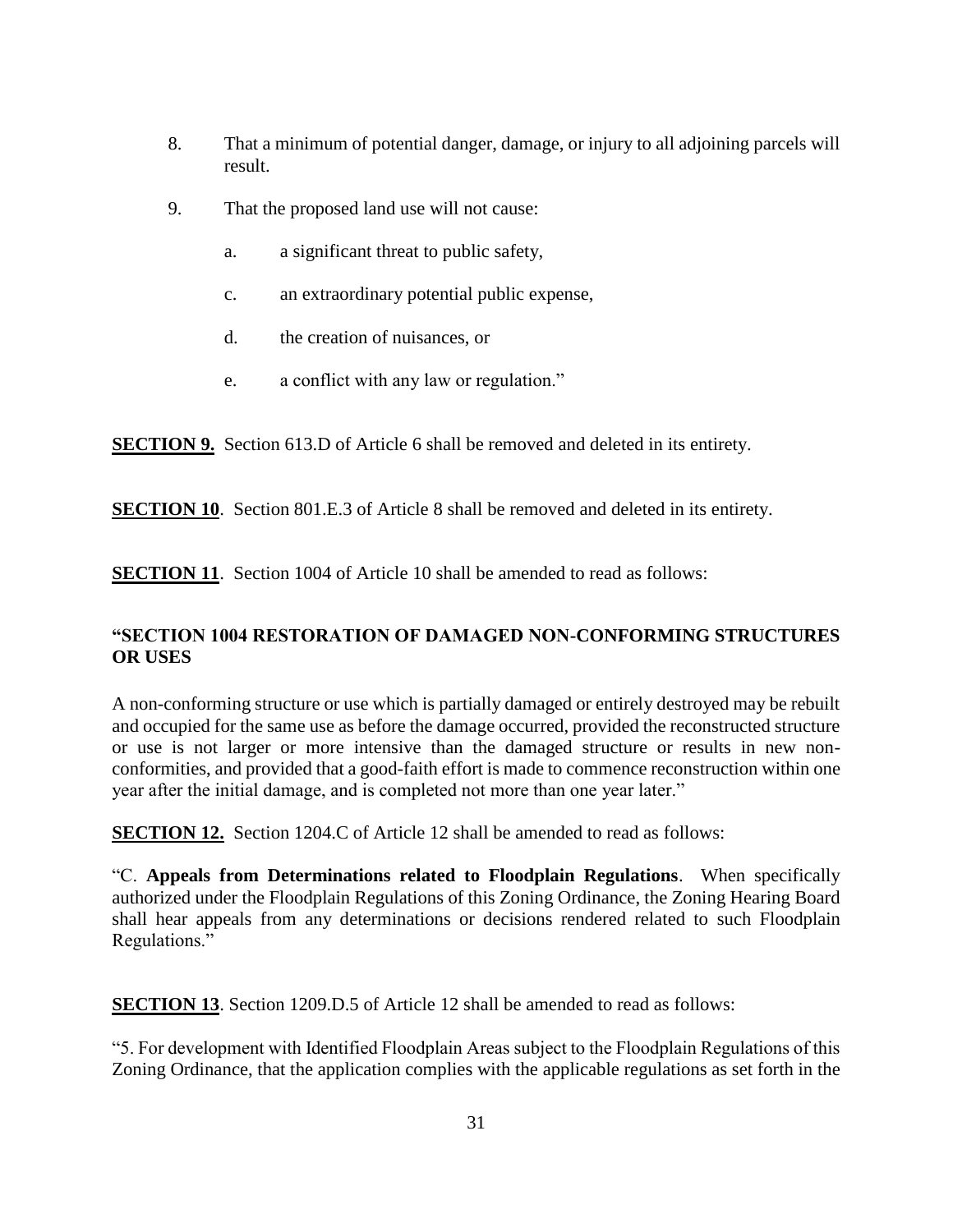Floodplain Regulations section, and that the development needs to be located within the Identified Floodplain Area."

**SECTION 14. Severability.** If any sentence, clause, section, or part of this Ordinance is for any reason found to be unconstitutional, illegal or invalid, such unconstitutionality, illegality or invalidity shall not affect or impair any of the remaining provisions, sentences, clauses, sections, or parts hereof. It is hereby declared as the intent of the Board of Supervisors that this Ordinance would have been adopted had such unconstitutional, illegal or invalid sentence, clause, section or part thereof not been included herein.

SECTION 15. Repealer. All ordinances or parts of ordinances conflicting with any provision of this Ordinance are hereby repealed insofar as the same affects this Ordinance.

SECTION 16. Effective Date. This Ordinance shall become effective on September 29, 2017 and shall remain in force and effect until otherwise amended by the Township.

ENACTED this  $10^{911}$  day of  $\frac{1}{4}$ , 2017.

**ATTEST:** 

ea litu

Gail **I.** Abel, Secretary

**NEWLIN TOWNSHIP BOARD OF SUPERVISORS** 

kinie HBaird

Janie H. Baird, Chair

William J. Kelsall Vice-Chair

Robert R. Pearson, Member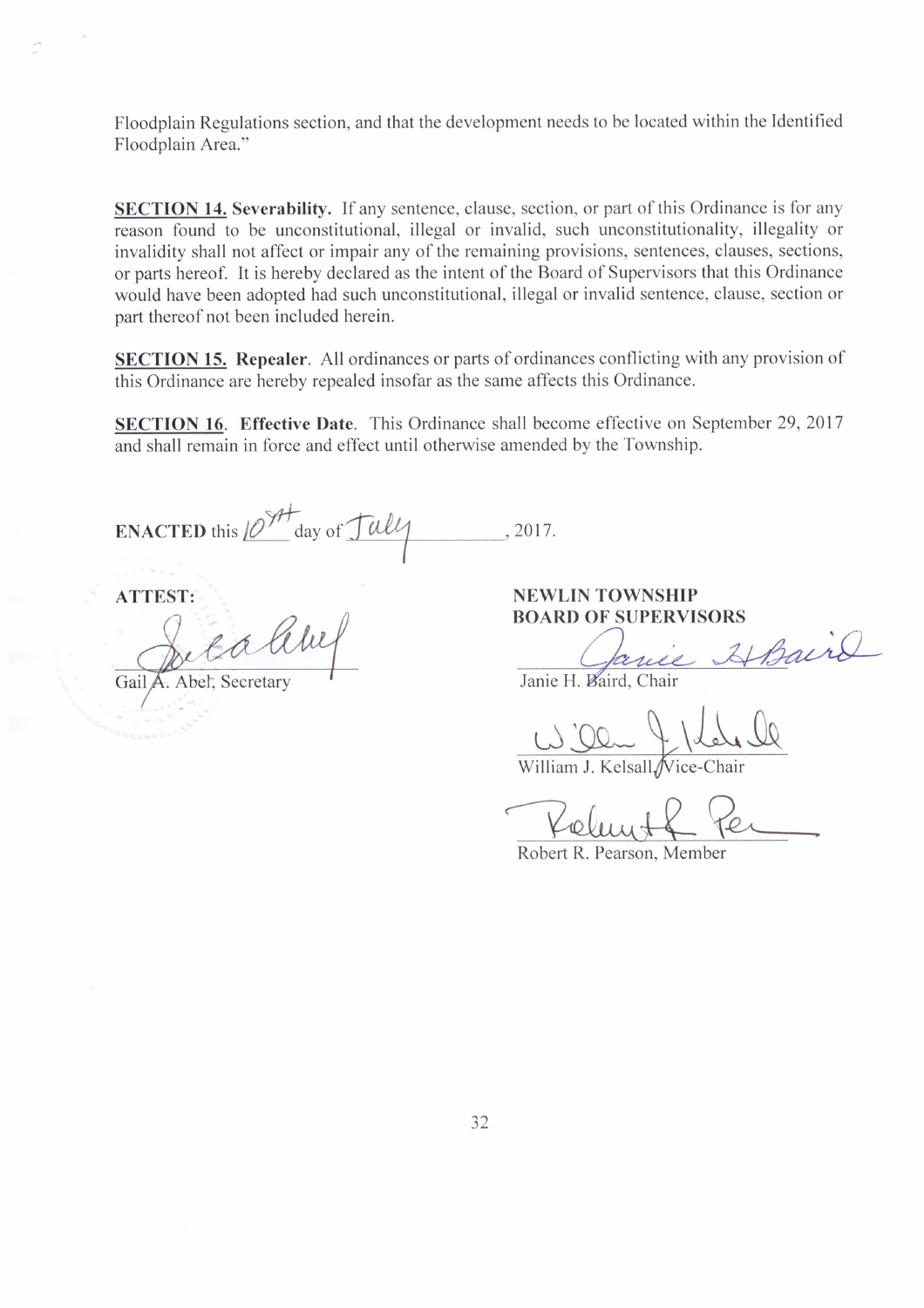# **Exhibit "A"**

Table 16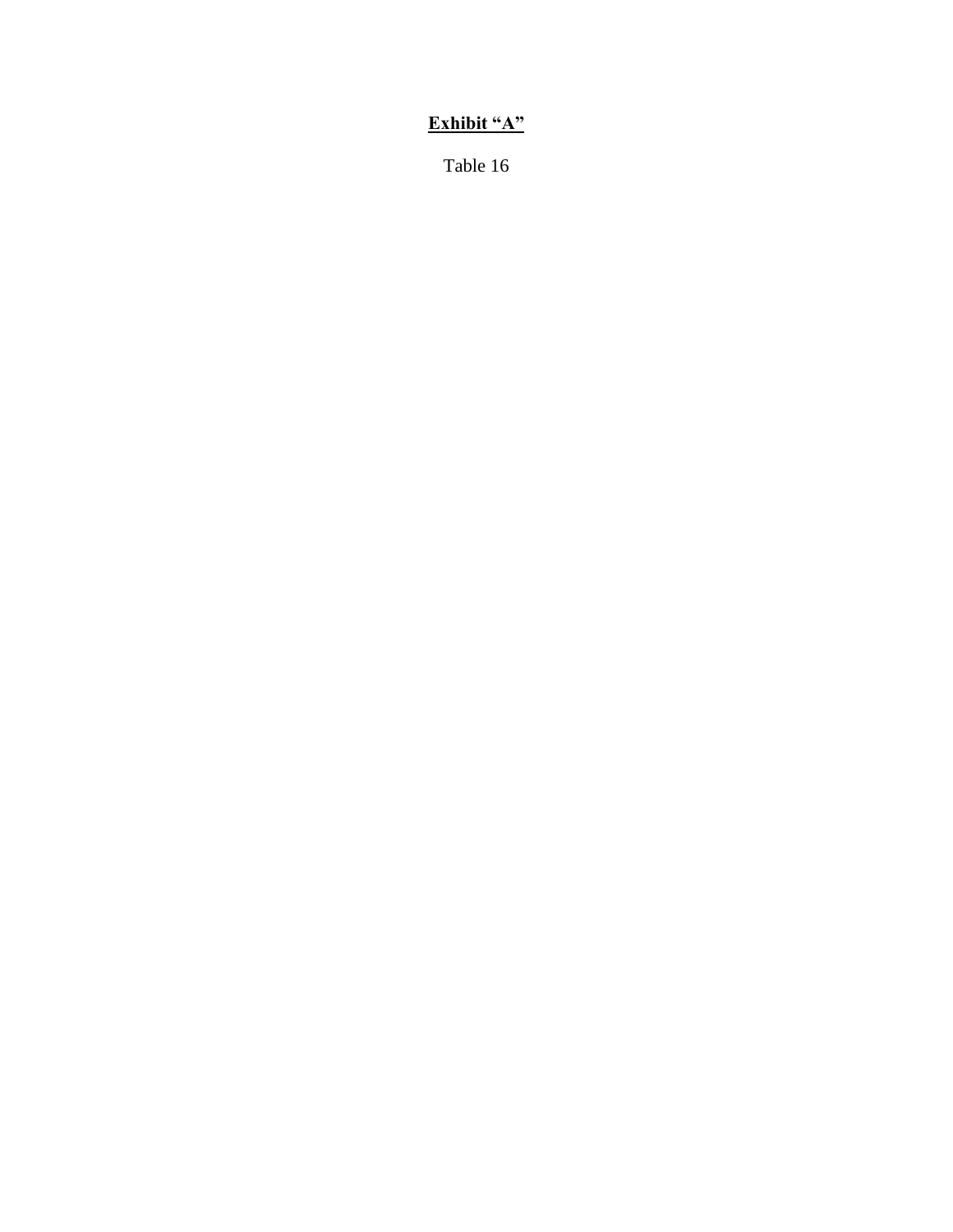| Table 16 - Summary Of Permitted Uses, Special Exception Uses, Conditional Uses,<br><b>And Accessory Uses</b>                                                                                                                                                                                                                                                                   |                                   |           |                             |  |  |
|--------------------------------------------------------------------------------------------------------------------------------------------------------------------------------------------------------------------------------------------------------------------------------------------------------------------------------------------------------------------------------|-----------------------------------|-----------|-----------------------------|--|--|
| Note: This list is intended as a reference convenience. In the event of any conflict or ambiguity<br>between this list and the zoning ordinance text, the provisions of the text shall prevail.                                                                                                                                                                                |                                   |           |                             |  |  |
| <b>ABBREVIATIONS:</b>                                                                                                                                                                                                                                                                                                                                                          |                                   |           |                             |  |  |
| P: Permitted Use (Permitted "by-right". Applicants must complete zoning permit.)<br>SE: Special Exception (Permitted by the Zoning Hearing Board as a special exception.)<br>CU: Conditional Use (Permitted by the Board of Supervisors as a conditional use.)<br>A: Permitted as an accessory use to a permitted, conditional or a special exception use.<br>N: Not permitted |                                   |           |                             |  |  |
| * Land uses within the Steep Slope overlay district are as<br>regulated in the Flexible Rural Residential district                                                                                                                                                                                                                                                             | Zoning<br>District*               |           |                             |  |  |
| <b>Land Use or Activity</b>                                                                                                                                                                                                                                                                                                                                                    | Flex. Rural<br><b>Residential</b> | <b>AP</b> | <b>Section</b><br>Reference |  |  |
| Accessory Dwelling Unit on Lots with 2 or More Acres                                                                                                                                                                                                                                                                                                                           | P                                 | N         | 502                         |  |  |
| Accessory Dwelling Unit on Lots less than 2 Acres                                                                                                                                                                                                                                                                                                                              | <b>SE</b>                         | Ν         | 602                         |  |  |
| <b>Accessory Farm Dwelling Unit</b>                                                                                                                                                                                                                                                                                                                                            | N                                 | A         | 302A                        |  |  |
| Accessory structures (e.g., sheds - excluding agricultural uses)                                                                                                                                                                                                                                                                                                               | Α                                 | Α         | 503                         |  |  |
| <b>Agricultural Operations</b>                                                                                                                                                                                                                                                                                                                                                 | P                                 | P         | 303,<br>302A                |  |  |
| Animal shelter                                                                                                                                                                                                                                                                                                                                                                 | A                                 | N         | 505                         |  |  |
| <b>Antique Store</b>                                                                                                                                                                                                                                                                                                                                                           | <b>SE</b>                         | N         | 532,604                     |  |  |
|                                                                                                                                                                                                                                                                                                                                                                                |                                   |           |                             |  |  |
| Animal hospital (for small animals), veterinary facility, kennel                                                                                                                                                                                                                                                                                                               | <b>SE</b>                         | <b>SE</b> | 603                         |  |  |
| <b>Artist Studio</b>                                                                                                                                                                                                                                                                                                                                                           | <b>SE</b>                         | N         | 532,605                     |  |  |
| Barn or Stable for horses (on lots less than 5 acres)                                                                                                                                                                                                                                                                                                                          | <b>SE</b>                         | Α         | 606                         |  |  |
| Bed and breakfast (on lots not less than 5 acres)                                                                                                                                                                                                                                                                                                                              | A                                 | N         | 506                         |  |  |
| Bed and breakfast (on lots less than 5 acres)                                                                                                                                                                                                                                                                                                                                  | <b>SE</b>                         | N         | 607                         |  |  |
| Business identification sign                                                                                                                                                                                                                                                                                                                                                   | P                                 | А         | Table 15                    |  |  |
| Campground                                                                                                                                                                                                                                                                                                                                                                     | CU                                | N         | 701                         |  |  |
| Cellular communication facility (when on top of existing facilities)                                                                                                                                                                                                                                                                                                           | A                                 | N         | 508                         |  |  |
| Cellular communication facility (exceeding limits in Section 508)                                                                                                                                                                                                                                                                                                              | <b>SE</b>                         | N         | 608                         |  |  |
| <b>Small Commercial Equine Activity</b>                                                                                                                                                                                                                                                                                                                                        | P                                 | P         | 527                         |  |  |
| <b>Commercial Equine Activity</b>                                                                                                                                                                                                                                                                                                                                              | <b>SE</b>                         | <b>SE</b> | 625                         |  |  |
|                                                                                                                                                                                                                                                                                                                                                                                |                                   |           |                             |  |  |
| Country property accessory dwelling unit (Option 4 developments)                                                                                                                                                                                                                                                                                                               | A                                 | N         | 510                         |  |  |
| Day care facility (for six or more children)                                                                                                                                                                                                                                                                                                                                   | $\overline{\text{SE}}$            | N         | 609                         |  |  |
|                                                                                                                                                                                                                                                                                                                                                                                |                                   |           |                             |  |  |
| Display and sale of farm products                                                                                                                                                                                                                                                                                                                                              | A                                 | Α         | 511                         |  |  |
| Farm machinery service and repair<br>Farm-related business                                                                                                                                                                                                                                                                                                                     | SE                                | SE        | 611                         |  |  |
|                                                                                                                                                                                                                                                                                                                                                                                | <b>SE</b>                         | <b>SE</b> | 612                         |  |  |
|                                                                                                                                                                                                                                                                                                                                                                                |                                   |           |                             |  |  |
| Forestry and timber harvesting                                                                                                                                                                                                                                                                                                                                                 | P                                 | P         | 514                         |  |  |